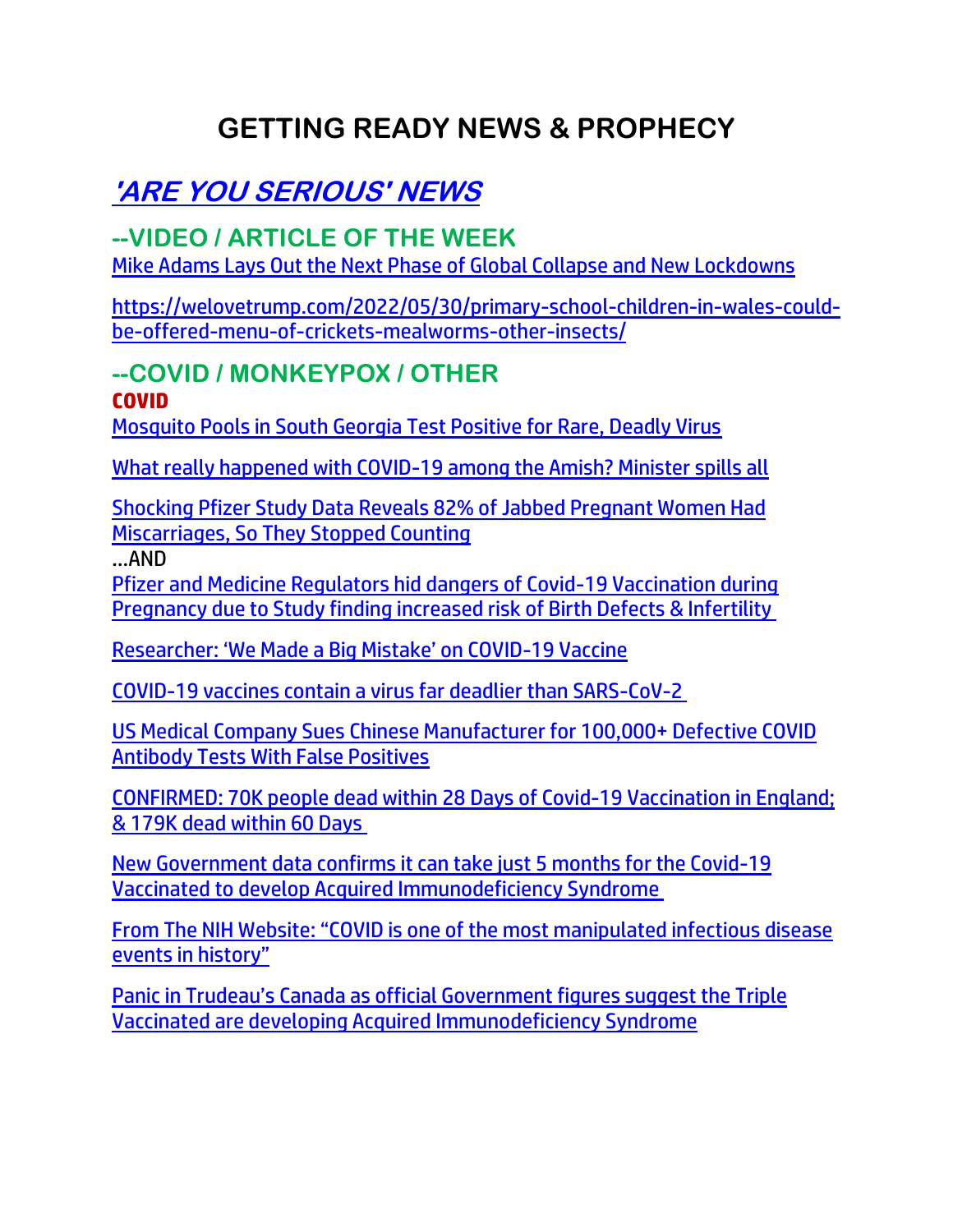Government data prov[es that people "fully vaccinated" for covid are developing](https://www.naturalnews.com/2022-05-27-government-data-fully-vaccinated-covid-aids-russia.html)  [AIDS, which is part of why you're being distracted with Russia](https://www.naturalnews.com/2022-05-27-government-data-fully-vaccinated-covid-aids-russia.html)-Ukraine [propaganda](https://www.naturalnews.com/2022-05-27-government-data-fully-vaccinated-covid-aids-russia.html)

[New Zealand Doctors Speaking Out on Deaths Following Vaccination](https://expose-news.com/2022/05/29/nzdsos-on-deaths-following-vaccination/) – "Let's [make our police and MPs put a stop to this now!"](https://expose-news.com/2022/05/29/nzdsos-on-deaths-following-vaccination/)

[Canadian doctor who defiantly gave COVID shots to kids as young as 6 months](https://www.lifesitenews.com/news/canadian-doctor-not-facing-discipline-after-giving-kids-as-young-as-6-months-unapproved-covid-shot/?utm_source=top_news&utm_campaign=usa)  old [won't face discipline](https://www.lifesitenews.com/news/canadian-doctor-not-facing-discipline-after-giving-kids-as-young-as-6-months-unapproved-covid-shot/?utm_source=top_news&utm_campaign=usa)

[Hope for the Vaccine Injured](https://amgreatness.com/2022/05/28/hope-for-the-vaccine-injured/) …Fox News John Roberts on Twitter

[Study: Mask mandates](https://www.wnd.com/2022/05/study-mask-mandates-increase-death-rate/) increase death rate

[FAA, DOT & 18 Major Airlines Could Face Lawsuits Over COVID-19 Jab Mandates](https://welovetrump.com/2022/05/27/faa-dot-18-major-airlines-could-face-lawsuits-over-covid-19-jab-mandates/)

[Moderna 'Throwing 30 Million Doses in the Garbage,' CEO Says](https://lists.youmaker.com/links/azdMRJlxkH/Jlid8tcrj/7xAbPNiP2/y7Gi7qOuGP)

[Doctors and scientific experts speaking up about covid-19 and alternative](https://ce-publiclw.naturalnews.com/ct.asp?id=09060FF14081D9AE93C00DE676024F715A4D7C03D95AD31254E116FCAA3CD6E25B78F133068E6E0D12765E0CECB79A19&ct=4aeUs1sAAABCWmgzMUFZJlNZ2b5mUgAAFxmAAAPWED7v38AgAFCgAGgAAKnpplPU8oxNGmJogbVS0gC5Z484bcHxEXrRStN9%2fDHmtbj0pg7DHmLe4j3Pk1J1qEGW%2bgyrKHVHYLb7fVB12RAw%2f8XckU4UJDZvmZSA)  [treatments are being silenced](https://ce-publiclw.naturalnews.com/ct.asp?id=09060FF14081D9AE93C00DE676024F715A4D7C03D95AD31254E116FCAA3CD6E25B78F133068E6E0D12765E0CECB79A19&ct=4aeUs1sAAABCWmgzMUFZJlNZ2b5mUgAAFxmAAAPWED7v38AgAFCgAGgAAKnpplPU8oxNGmJogbVS0gC5Z484bcHxEXrRStN9%2fDHmtbj0pg7DHmLe4j3Pk1J1qEGW%2bgyrKHVHYLb7fVB12RAw%2f8XckU4UJDZvmZSA)

[Why the vast majority of doctors failed the public on COVID](https://www.wnd.com/2022/05/vast-majority-doctors-failed-public-covid/)

[This is what happens if you give up your guns: Australia announces two years in](https://ce-publiclw.naturalnews.com/ct.asp?id=F8126B91F3E35F01476934A55D683F345D84B12DC898224394D70E98626F293639A8A6DD9A7AE61941EA31A0C5139CE8&ct=4aeUs1sAAABCWmgzMUFZJlNZWQgBSAAAFJmAAAPTEC7n36AgAEjHiJ6TTT0mmaaj0Knk0meo1MjIwSEZHZaBfI%2foqU7AakBHhozuKejw%2bGyc5Q2cnsy1JIIPl8afYZzsmrViViqS3EzAnIg%2bB3f%2bLuSKcKEgshACkA%3d%3d)  [prison for violating covid](https://ce-publiclw.naturalnews.com/ct.asp?id=F8126B91F3E35F01476934A55D683F345D84B12DC898224394D70E98626F293639A8A6DD9A7AE61941EA31A0C5139CE8&ct=4aeUs1sAAABCWmgzMUFZJlNZWQgBSAAAFJmAAAPTEC7n36AgAEjHiJ6TTT0mmaaj0Knk0meo1MjIwSEZHZaBfI%2foqU7AakBHhozuKejw%2bGyc5Q2cnsy1JIIPl8afYZzsmrViViqS3EzAnIg%2bB3f%2bLuSKcKEgshACkA%3d%3d) rules

[Australia Provisional Mortality Statistics Reveal All-Cause Mortality Disaster](https://welovetrump.com/2022/05/28/australia-provisional-mortality-statistics-reveal-all-cause-mortality-disaster/)

[California Poised To Adopt 'Medical Misinformation Bill' Targeting Alternative](https://www.zerohedge.com/political/california-poised-adopt-medical-misinformation-bill-targeting-alternative-covid-19)  [COVID-19 Protocols](https://www.zerohedge.com/political/california-poised-adopt-medical-misinformation-bill-targeting-alternative-covid-19)

[The COVID-19 pandemic was never what they claimed, but the vaccine pandemic](https://www.naturalnews.com/2022-05-27-covid-pandemic-not-real-vaccine-pandemic-is.html)  [is REAL](https://www.naturalnews.com/2022-05-27-covid-pandemic-not-real-vaccine-pandemic-is.html)

++++++++++++++++++++++++++++++++++++++++++++++

#### **MONKEYPOX**

[Biden Crime Family to reap massive profits from monkeypox vaccines](https://www.naturalnews.com/2022-05-28-biden-crime-family-reap-massive-profits-monkeypox-vaccines.html)

[Here's How Biden Sets to Profit Off the Monkeypox Vaccine He Ordered](https://welovetrump.com/2022/05/26/heres-how-biden-sets-to-profit-off-the-monkeypox-vaccine-he-ordered/)

[Monkeypox 'Games' Could Lay Groundwork for WHO](https://lists.youmaker.com/links/azdMRJlxkH/Jlid8tcrj/7xAbPNiP2/arHWVFk9p8X) Pandemic Response **Takeover** 

[WHO Using Monkeypox to Justify 'Human Rights Violations' With Experimental](https://lists.youmaker.com/links/i2U8zo4Mcc/Jlid8tcrj/7xAbPNiP2/SWOa6C5taD)  [Vaccines: World Council for Health](https://lists.youmaker.com/links/i2U8zo4Mcc/Jlid8tcrj/7xAbPNiP2/SWOa6C5taD)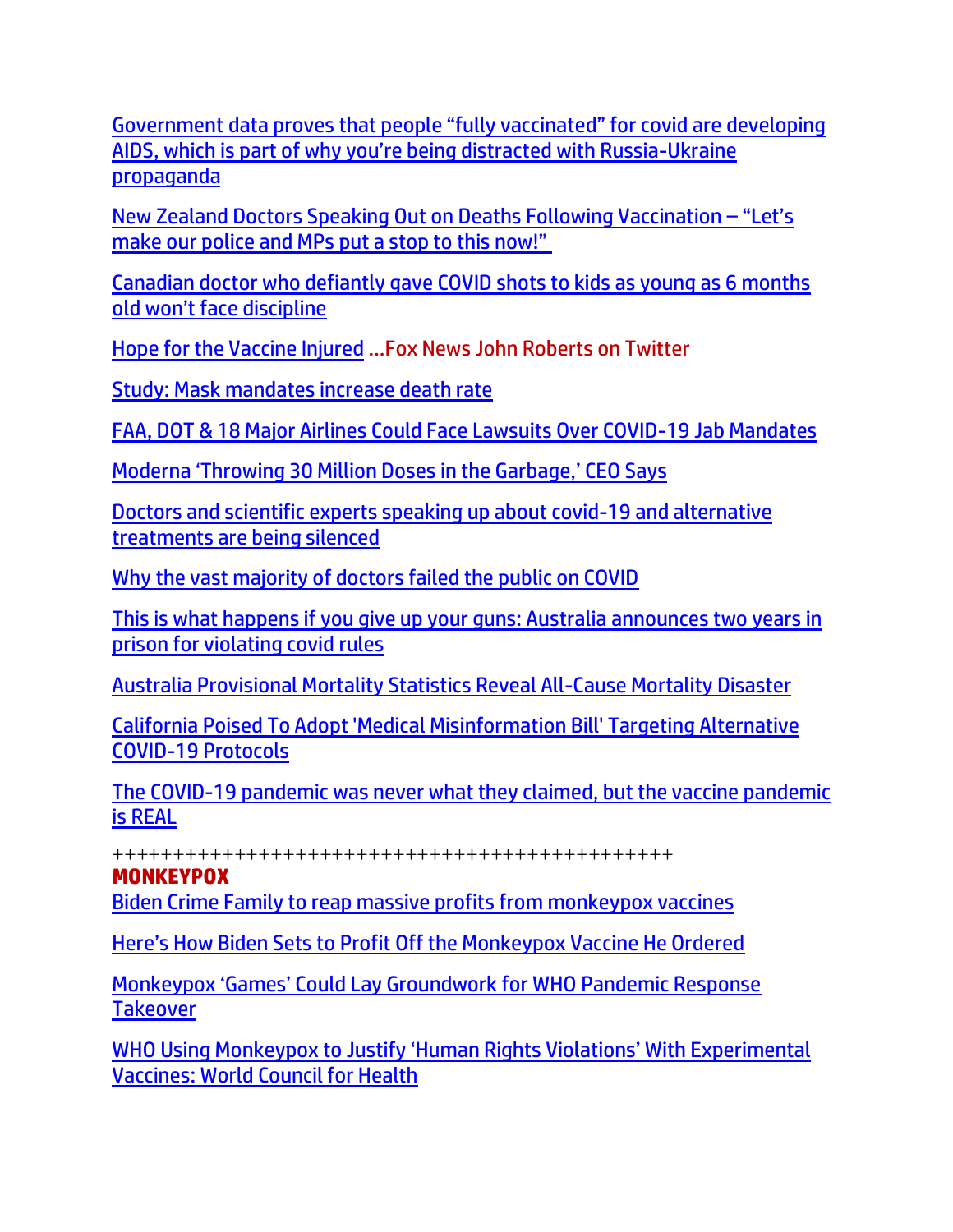[The NHS Just Edited Their Monkeypox Page… To Make It Scarier](https://trk.cp20.com/click/gak4-3n9vat-8bnhar-f4obzxf3/)

[Shocker: Monkeypox Is Wuhan-Made, MRNA Bioweapons Already Set To](https://ce-publicdy.naturalnews.com/ct.asp?id=61C5B653EBDF8372D635055A8BC8DF0402309EB4F065385B1EC3BF61908CE01109C2D49BA376A3B28A4407AFBF4E6EB5&ct=4aeUsz4AAABCWmgzMUFZJlNZJtbMjAAAF5mAAAP%2bcD%2fj3IAgAFCgAGgAAIo9GUwT1DNRpptQk2g10vICDhORqFN6GrxBLWrmKnRUdE3zFp49JshL6E2Z2rBj8XckU4UJAm1syMA%3d) Kill **[Thousands](https://ce-publicdy.naturalnews.com/ct.asp?id=61C5B653EBDF8372D635055A8BC8DF0402309EB4F065385B1EC3BF61908CE01109C2D49BA376A3B28A4407AFBF4E6EB5&ct=4aeUsz4AAABCWmgzMUFZJlNZJtbMjAAAF5mAAAP%2bcD%2fj3IAgAFCgAGgAAIo9GUwT1DNRpptQk2g10vICDhORqFN6GrxBLWrmKnRUdE3zFp49JshL6E2Z2rBj8XckU4UJAm1syMA%3d)** 

[China Says It's Ready for Monkeypox and the West Isn't](https://delivery.email.saraacarter.com/GUIDARZE?id=153976=eh4CVwZWCQQBTAdWUQAADQECVAIHUAJSBFdWBw8DBAlYBAVUAF0CVgYJCgMECAQNVVceXlxdAxEKDCRUVABaVBcBXQtPVAYGBAUDBlUPAwEAAlUGBggaChURFEADThxcXA5bEFYXSR1SXVJbChdGVUVTA1dWQxIHE0sHXFROdG1wJnM0aSAPWlNMRQE=&fl=URZGFkBfHxxDVV9XC1xBRl5XERpdVAMMBksHXFROUFRQAVk=&ext=dD1leUpoYkdjaU9pSklVekkxTmlJc0luUjVjQ0k2SWtwWFZDSjkuZXlKd0lqcGJiblZzYkN4dWRXeHNMQ0pvZEhSd2N6b3ZMM05oY21GaFkyRnlkR1Z5TG1OdmJTOWphR2x1WVMxellYbHpMV2wwY3kxeVpXRmtlUzFtYjNJdGJXOXVhMlY1Y0c5NExXRnVaQzEwYUdVdGQyVnpkQzFwYzI1MEx6OTFkRzFmYzI5MWNtTmxQV3BsWlc1bkptcGxiVDFqTldFek9EVTNNR013WVdSalkyTm1PR0ZpTTJSak9XSmlOekF5TXpObU15SXNiblZzYkN3eExHWmhiSE5sTEdaaGJITmxMQ0prWkRVd056TXlaQzB6WTJaaExUUTFZamN0T0RVeE1TMDJaV1V5WVRBMk1HRTROek1pTENKaFpqSXlaakF3WlMwelkyTmxMVFEyTldRdE9UUXpOUzFsTnpneU5qZG1PVGs1WXpFaUxDSTRZV1kxTnpBNE1DMDVZekV6TFRSaVpETXRZamcyWmkwd1lqTmpOV1JtT1RGbU1XSWlMQ0pvZEhSd2N6b3ZMM05oY21GaFkyRnlkR1Z5TG1OdmJTOWphR2x1WVMxellYbHpMV2wwY3kxeVpXRmtlUzFtYjNJdGJXOXVhMlY1Y0c5NExXRnVaQzEwYUdVdGQyVnpkQzFwYzI1MEx5SXNJbU0zY0ROZk1DSXNJbVZ0WVdsc0lpd2lSRk1pWFN3aWFXRjBJam94TmpVek5UY3dNVE15ZlEuVGlDOVctQWRvbHcwSUc5OGRMRURZNUdNdWVpcG83WVBlSW5Ja090ZTEwQQ==)

[CDC Raises Travel Alert for Monkeypox](https://lists.youmaker.com/links/byTH4blJbD/Jlid8tcrj/7xAbPNiP2/cXuLL9mi7z)

**--OTHER (Hunter Biden section below)**

[Coles supermarket will now give trans and gender diverse staff an extra 10 days](https://7news.com.au/lifestyle/coles/coles-supermarket-will-now-give-trans-and-gender-diverse-staff-an-extra-10-days-paid-leave-c-6855476)  [paid gender affirmation leave](https://7news.com.au/lifestyle/coles/coles-supermarket-will-now-give-trans-and-gender-diverse-staff-an-extra-10-days-paid-leave-c-6855476)

[Biden: Let boys into girls showers or we'll withhold school-lunch funding](https://www.wnd.com/2022/05/biden-let-boys-girls-showers-withhold-school-lunch-funding/)

['Woke' School Caught Encouraging Children to Become 'Sex Workers'](https://neonnettle.com/news/19192--woke-school-caught-encouraging-children-to-become-sex-workers-?utm_source=Neon%20Nettle%20News&utm_campaign=2aabb502b4-EMAIL&utm_medium=email&utm_term=0_463f93dbc0-2aabb502b4-293096430)

[Canada Introduces Legislation for National Freeze on Handgun Ownership,](https://welovetrump.com/2022/05/30/canada-introduces-legislation-for-national-freeze-on-handgun-ownership-trudeau-were-capping-the-market-for-handguns-watch/)  [Trudeau, "We're Capping the Market for Handguns" \(WATCH\)](https://welovetrump.com/2022/05/30/canada-introduces-legislation-for-national-freeze-on-handgun-ownership-trudeau-were-capping-the-market-for-handguns-watch/)

[Detroit Tigers Ticket Sales Reportedly Funding Transgender Surgeries for](https://welovetrump.com/2022/05/29/detroit-tigers-ticket-sales-reportedly-funding-transgender-surgeries-for-children/)  [Children](https://welovetrump.com/2022/05/29/detroit-tigers-ticket-sales-reportedly-funding-transgender-surgeries-for-children/)

[USDA and General Mills flee "GenderCool" associations as public learns about the](https://www.naturalnews.com/2022-05-30-public-learns-corporations-supporting-self-mutilation-of-children.html) [horrors of corporation-backed GROOMING and genital mutilation of children](https://www.naturalnews.com/2022-05-30-public-learns-corporations-supporting-self-mutilation-of-children.html)

[Socialist running as Democrat for Congress wants a million Americans to break](https://link.theblaze.com/click/27838375.1151934/aHR0cHM6Ly93d3cudGhlYmxhemUuY29tL25ld3MvcmViZWNjYS1wYXJzb24taG91c2luZy1mb3ItYWxsP3V0bV9zb3VyY2U9dGhlYmxhemUtYnJlYWtpbmcmdXRtX21lZGl1bT1lbWFpbCZ1dG1fY2FtcGFpZ249MjAyMjA1MjVUcmVuZGluZy1TaG9vdGVyQmlvJnV0bV90ZXJtPUFDVElWRSBMSVNUIC0gVGhlQmxhemUgQnJlYWtpbmcgTmV3cw/61f82015384ca325d2cdab60C587dbf8c)  [into empty homes to force Housing for All bill](https://link.theblaze.com/click/27838375.1151934/aHR0cHM6Ly93d3cudGhlYmxhemUuY29tL25ld3MvcmViZWNjYS1wYXJzb24taG91c2luZy1mb3ItYWxsP3V0bV9zb3VyY2U9dGhlYmxhemUtYnJlYWtpbmcmdXRtX21lZGl1bT1lbWFpbCZ1dG1fY2FtcGFpZ249MjAyMjA1MjVUcmVuZGluZy1TaG9vdGVyQmlvJnV0bV90ZXJtPUFDVElWRSBMSVNUIC0gVGhlQmxhemUgQnJlYWtpbmcgTmV3cw/61f82015384ca325d2cdab60C587dbf8c)

[More than 99 percent of migrants in Biden's 'Dedicated Dockets' program have](https://delivery.email.saraacarter.com/GUIDARZE?id=153976=eh4CVwZWCQQBTFVTXl0EUFFQUlcCCVIGAlFcVgxVVg5fUVZRBVUEUlJRVwYHWANXB1AeXlxdAxEKDCRUVABaVBcBXQtPVAYGBAgHC18PBAcBA1UCDwIaChURFEADThxcXA5bEFYXSR1SXVJbChdGVUVTA1dWQxIHE0sHXFROdG1wJnM0aSAPWlNMRQE=&fl=URZGFkBfHxxDVV9XC1xBRl5XERpdVAMMBksHXFROUFRQAVk=&ext=dD1leUpoYkdjaU9pSklVekkxTmlJc0luUjVjQ0k2SWtwWFZDSjkuZXlKd0lqcGJiblZzYkN4dWRXeHNMQ0pvZEhSd2N6b3ZMM05oY21GaFkyRnlkR1Z5TG1OdmJTOXRiM0psTFhSb1lXNHRPVGt0Y0dWeVkyVnVkQzF2WmkxdGFXZHlZVzUwY3kxcGJpMWlhV1JsYm5NdFpHVmthV05oZEdWa0xXUnZZMnRsZEhNdGNISnZaM0poYlMxb1lYWmxMV2x1ZG1Gc2FXUXRZWE41YkhWdExXTnNZV2x0Y3k4X2RYUnRYM052ZFhKalpUMXFaV1Z1WnlacVpXMDlZelZoTXpnMU56QmpNR0ZrWTJOalpqaGhZak5rWXpsaVlqY3dNak16WmpNaUxHNTFiR3dzTVN4bVlXeHpaU3htWVd4elpTd2laR1ExTURjek1tUXRNMk5tWVMwME5XSTNMVGcxTVRFdE5tVmxNbUV3TmpCaE9EY3pJaXdpWmpNek5XUXhZMlV0WVRreU55MDBOekV4TFdKak1UZ3RPR000WldWaFltTTRaalF5SWl3aU9HRm1OVGN3T0RBdE9XTXhNeTAwWW1RekxXSTRObVl0TUdJell6Vmtaamt4WmpGaUlpd2lhSFIwY0hNNkx5OXpZWEpoWVdOaGNuUmxjaTVqYjIwdmJXOXlaUzEwYUdGdUxUazVMWEJsY21ObGJuUXRiMll0YldsbmNtRnVkSE10YVc0dFltbGtaVzV6TFdSbFpHbGpZWFJsWkMxa2IyTnJaWFJ6TFhCeWIyZHlZVzB0YUdGMlpTMXBiblpoYkdsa0xXRnplV3gxYlMxamJHRnBiWE12SWl3aVl6ZHdNMTh3SWl3aVpXMWhhV3dpTENKRVV5SmRMQ0pwWVhRaU9qRTJOVE00TlRnd09EQjkualRHQXl4NlRzUWxUaTBKNkotZ0ltby1CMDZ5R2tPZE9YcEtRYTJCZWxJTQ==)  [invalid asylum claims](https://delivery.email.saraacarter.com/GUIDARZE?id=153976=eh4CVwZWCQQBTFVTXl0EUFFQUlcCCVIGAlFcVgxVVg5fUVZRBVUEUlJRVwYHWANXB1AeXlxdAxEKDCRUVABaVBcBXQtPVAYGBAgHC18PBAcBA1UCDwIaChURFEADThxcXA5bEFYXSR1SXVJbChdGVUVTA1dWQxIHE0sHXFROdG1wJnM0aSAPWlNMRQE=&fl=URZGFkBfHxxDVV9XC1xBRl5XERpdVAMMBksHXFROUFRQAVk=&ext=dD1leUpoYkdjaU9pSklVekkxTmlJc0luUjVjQ0k2SWtwWFZDSjkuZXlKd0lqcGJiblZzYkN4dWRXeHNMQ0pvZEhSd2N6b3ZMM05oY21GaFkyRnlkR1Z5TG1OdmJTOXRiM0psTFhSb1lXNHRPVGt0Y0dWeVkyVnVkQzF2WmkxdGFXZHlZVzUwY3kxcGJpMWlhV1JsYm5NdFpHVmthV05oZEdWa0xXUnZZMnRsZEhNdGNISnZaM0poYlMxb1lYWmxMV2x1ZG1Gc2FXUXRZWE41YkhWdExXTnNZV2x0Y3k4X2RYUnRYM052ZFhKalpUMXFaV1Z1WnlacVpXMDlZelZoTXpnMU56QmpNR0ZrWTJOalpqaGhZak5rWXpsaVlqY3dNak16WmpNaUxHNTFiR3dzTVN4bVlXeHpaU3htWVd4elpTd2laR1ExTURjek1tUXRNMk5tWVMwME5XSTNMVGcxTVRFdE5tVmxNbUV3TmpCaE9EY3pJaXdpWmpNek5XUXhZMlV0WVRreU55MDBOekV4TFdKak1UZ3RPR000WldWaFltTTRaalF5SWl3aU9HRm1OVGN3T0RBdE9XTXhNeTAwWW1RekxXSTRObVl0TUdJell6Vmtaamt4WmpGaUlpd2lhSFIwY0hNNkx5OXpZWEpoWVdOaGNuUmxjaTVqYjIwdmJXOXlaUzEwYUdGdUxUazVMWEJsY21ObGJuUXRiMll0YldsbmNtRnVkSE10YVc0dFltbGtaVzV6TFdSbFpHbGpZWFJsWkMxa2IyTnJaWFJ6TFhCeWIyZHlZVzB0YUdGMlpTMXBiblpoYkdsa0xXRnplV3gxYlMxamJHRnBiWE12SWl3aVl6ZHdNMTh3SWl3aVpXMWhhV3dpTENKRVV5SmRMQ0pwWVhRaU9qRTJOVE00TlRnd09EQjkualRHQXl4NlRzUWxUaTBKNkotZ0ltby1CMDZ5R2tPZE9YcEtRYTJCZWxJTQ==)

[Mattel releases 'Tribute Barbie of transgender actor Laverne Cox'](https://delivery.email.saraacarter.com/GUIDARZE?id=153976=eh4CVwZWCQQBTAQCAwsGUlVTAAIOAVdXVVJQAApTAAEAUQMABlEBUVQDC1BWDAYEBlceXlxdAxEKDCRUVABaVBcBXQtPVAYGBAcFAVMPBAYEClIGAQAaChURFEADThxcXA5bEFYXSR1SXVJbChdGVUVTA1dWQxIHE0sHXFROdG1wJnM0aSAPWlNMRQE=&fl=URZGFkBfHxxDVV9XC1xBRl5XERpdVAMMBksHXFROUFRQAVk=&ext=dD1leUpoYkdjaU9pSklVekkxTmlJc0luUjVjQ0k2SWtwWFZDSjkuZXlKd0lqcGJiblZzYkN4dWRXeHNMQ0pvZEhSd2N6b3ZMM05oY21GaFkyRnlkR1Z5TG1OdmJTOXRZWFIwWld3dGNtVnNaV0Z6WlhNdGRISnBZblYwWlMxaVlYSmlhV1V0YjJZdGRISmhibk5uWlc1a1pYSXRZV04wYjNJdGJHRjJaWEp1WlMxamIzZ3ZQM1YwYlY5emIzVnlZMlU5YW1WbGJtY21hbVZ0UFdNMVlUTTROVGN3WXpCaFpHTmpZMlk0WVdJelpHTTVZbUkzTURJek0yWXpJaXh1ZFd4c0xERXNabUZzYzJVc1ptRnNjMlVzSW1Sa05UQTNNekprTFROalptRXRORFZpTnkwNE5URXhMVFpsWlRKaE1EWXdZVGczTXlJc0lqUXhOelprTTJSbExUTXlZMkl0TkdWa05pMWlObU00TFdVMVlXUTJaV05oTVRCaU1DSXNJamhoWmpVM01EZ3dMVGxqTVRNdE5HSmtNeTFpT0RabUxUQmlNMk0xWkdZNU1XWXhZaUlzSW1oMGRIQnpPaTh2YzJGeVlXRmpZWEowWlhJdVkyOXRMMjFoZEhSbGJDMXlaV3hsWVhObGN5MTBjbWxpZFhSbExXSmhjbUpwWlMxdlppMTBjbUZ1YzJkbGJtUmxjaTFoWTNSdmNpMXNZWFpsY201bExXTnZlQzhpTENKak4zQXpYekFpTENKbGJXRnBiQ0lzSWtSVElsMHNJbWxoZENJNk1UWTFNemMzTVRZNU5IMC5HYUs4S0hId01DbnJRb29yZUYyZHhoQlE2d3dRakt1UlpTbU1TcUZzOXh3)

[UK survey shows almost 1 in 12 young adults identify as lesbian, gay, or bisexual](https://www.lifesitenews.com/news/young-adults-in-the-uk-who-identify-as-lesbian-gay-bisexual-doubled-since-2014-new-survey-shows/?utm_source=top_news&utm_campaign=usa)

[Documenting The TWELVE TIMES Uvalde Police Have Changed Their Story…](https://welovetrump.com/2022/05/30/documenting-the-twelve-times-uvalde-police-have-changed-their-story/)

[OUTRAGE: Uvalde Police Scanner Archive Missing 18 Minutes Of Data?](https://welovetrump.com/2022/05/27/outrage-uvalde-police-scanner-archive-missing-18-minutes-of-data-2/)

[A US Army recon plane landed in Uvalde just before the shooting and left just](https://strangesounds.org/2022/05/a-us-army-recon-plane-landed-in-uvalde-before-the-shooting-and-left-just-before-the-shooter-was-killed-2.html)  [before the shooter was killed](https://strangesounds.org/2022/05/a-us-army-recon-plane-landed-in-uvalde-before-the-shooting-and-left-just-before-the-shooter-was-killed-2.html)

[Uvalde massacre was a PLANNED STAND DOWN operation](https://ratherexposethem.org/2022/05/28/uvalde-massacre-was-a-planned-stand-down-operation-law-enforcement-saved-their-own-children-while-parents-were-pepper-sprayed-and-handcuffed/) – law enforcement [saved their own children while parents were pepper-sprayed and handcuffed](https://ratherexposethem.org/2022/05/28/uvalde-massacre-was-a-planned-stand-down-operation-law-enforcement-saved-their-own-children-while-parents-were-pepper-sprayed-and-handcuffed/)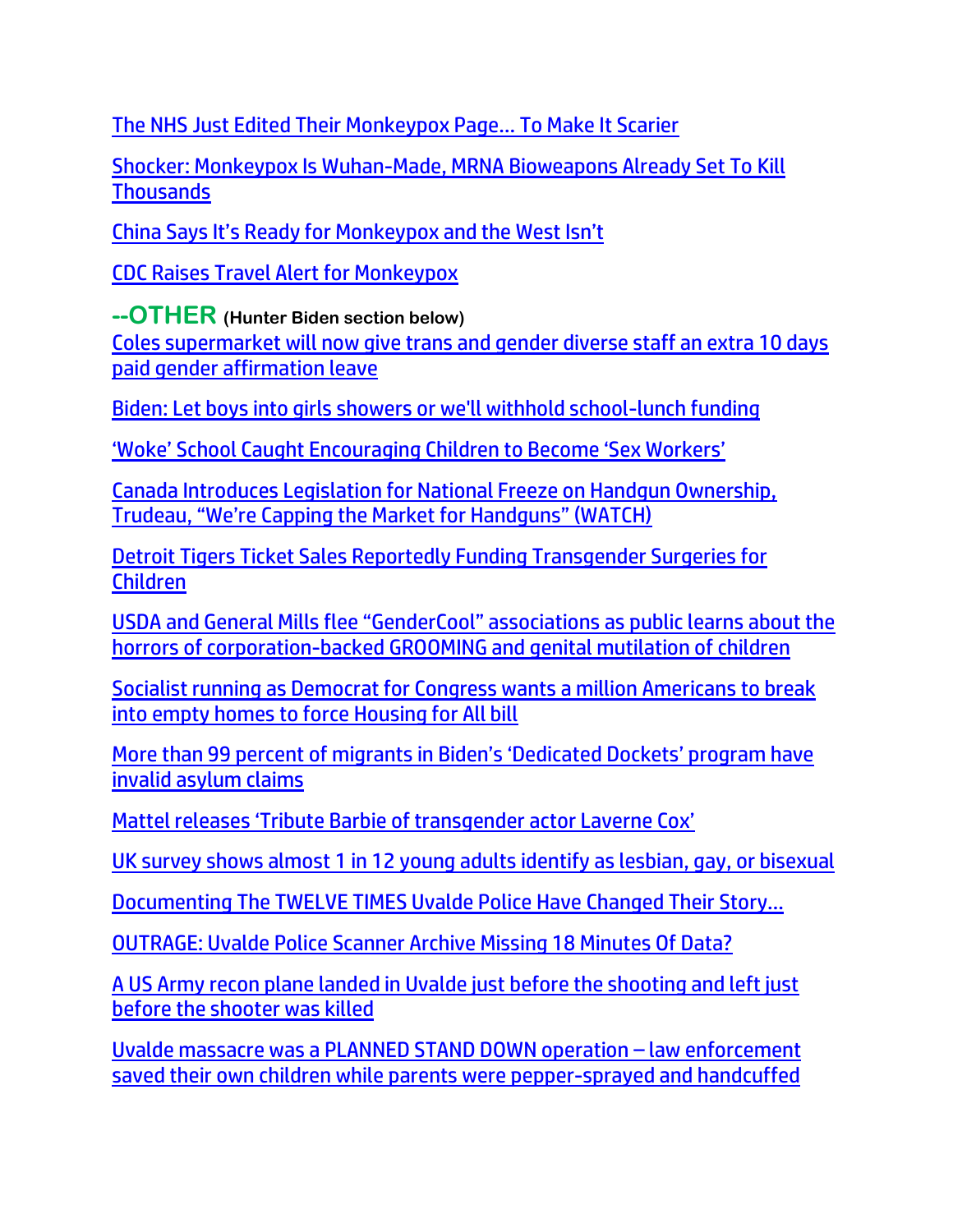[Texas Shooter Was An "INCEL" And Police ALLOWED Him to Kill As Many Kids As](https://www.redvoicemedia.com/video/2022/05/texas-shooter-was-an-incel-and-police-allowed-him-to-kill-as-many-kids-as-possible-video/)  [Possible!!!](https://www.redvoicemedia.com/video/2022/05/texas-shooter-was-an-incel-and-police-allowed-him-to-kill-as-many-kids-as-possible-video/)

[Police Chief Who Delayed Response to Shooting to Join Uvalde City Council](https://www.insider.com/police-chief-peter-arredondo-delayed-response-shooting-uvalde-city-council-2022-5)

[Uvalde mother says cop handcuffed her before she rushed into school to rescue](https://link.theblaze.com/click/27865464.937331/aHR0cHM6Ly93d3cudGhlYmxhemUuY29tL25ld3MvdXZhbGRlLW1vdGhlci1hbGxlZ2VkbHktZGV0YWluZWQtcnVzaGVkLWludG8tc2Nob29sP3V0bV9zb3VyY2U9dGhlYmxhemUtN0RheVRyZW5kaW5nVGVzdCZ1dG1fbWVkaXVtPWVtYWlsJnV0bV9jYW1wYWlnbj1BZnRlcm5vb24gQXV0byBUcmVuZGluZyA3IERheSBFbmdhZ2VkIDIwMjItMDUtMjcmdXRtX3Rlcm09QUNUSVZFIExJU1QgLSA3IERheSBFbmdhZ2VtZW50/61f82015384ca325d2cdab60Cdb3ccfa8)  [her children: 'Police were doing nothing'](https://link.theblaze.com/click/27865464.937331/aHR0cHM6Ly93d3cudGhlYmxhemUuY29tL25ld3MvdXZhbGRlLW1vdGhlci1hbGxlZ2VkbHktZGV0YWluZWQtcnVzaGVkLWludG8tc2Nob29sP3V0bV9zb3VyY2U9dGhlYmxhemUtN0RheVRyZW5kaW5nVGVzdCZ1dG1fbWVkaXVtPWVtYWlsJnV0bV9jYW1wYWlnbj1BZnRlcm5vb24gQXV0byBUcmVuZGluZyA3IERheSBFbmdhZ2VkIDIwMjItMDUtMjcmdXRtX3Rlcm09QUNUSVZFIExJU1QgLSA3IERheSBFbmdhZ2VtZW50/61f82015384ca325d2cdab60Cdb3ccfa8)

[Law enforcement allowed Texas shooter to commit mass murder by BLOCKING](https://www.naturalnews.com/2022-05-29-law-enforcement-texas-shooter-classroom-children.html)  [parents from saving their children](https://www.naturalnews.com/2022-05-29-law-enforcement-texas-shooter-classroom-children.html)

[Why Beto O'Rourke's CHILLING teenage writings about murdering children are the](https://link.theblaze.com/click/27862226.1149632/aHR0cHM6Ly93d3cudGhlYmxhemUuY29tL3Nob3dzL3RoZS1nbGVubi1iZWNrLXByb2dyYW0vYmV0by1zLXRlZW5hZ2Utd3JpdGluZ3MtYWJvdXQta2lsbGluZy1jaGlsZHJlbj91dG1fc291cmNlPXRoZWJsYXplLWJyZWFraW5nJnV0bV9tZWRpdW09ZW1haWwmdXRtX2NhbXBhaWduPTIwMjIwNTI3VHJlbmRpbmctT3JvdXJrZVdyaXRpbmdzJnV0bV90ZXJtPUFDVElWRSBMSVNUIC0gVGhlQmxhemUgQnJlYWtpbmcgTmV3cw/61f82015384ca325d2cdab60C92c96231)  ['ultimate red flag'](https://link.theblaze.com/click/27862226.1149632/aHR0cHM6Ly93d3cudGhlYmxhemUuY29tL3Nob3dzL3RoZS1nbGVubi1iZWNrLXByb2dyYW0vYmV0by1zLXRlZW5hZ2Utd3JpdGluZ3MtYWJvdXQta2lsbGluZy1jaGlsZHJlbj91dG1fc291cmNlPXRoZWJsYXplLWJyZWFraW5nJnV0bV9tZWRpdW09ZW1haWwmdXRtX2NhbXBhaWduPTIwMjIwNTI3VHJlbmRpbmctT3JvdXJrZVdyaXRpbmdzJnV0bV90ZXJtPUFDVElWRSBMSVNUIC0gVGhlQmxhemUgQnJlYWtpbmcgTmV3cw/61f82015384ca325d2cdab60C92c96231)

[US Schools Facing Mass Exodus of Teachers Who Won't Return This Fall](https://www.theepochtimes.com/us-schools-facing-mass-exodus-of-teachers-who-wont-return-this-fall_4492739.html)

[Cops Investigate Middle School Librarian for Allegedly Saying Students Are 'Sex](https://welovetrump.com/2022/05/28/cops-investigate-middle-school-librarian-for-allegedly-saying-students-are-sex-workers-in-defense-of-pro-prostitution-book/)  Wor[kers' In Defense of Pro](https://welovetrump.com/2022/05/28/cops-investigate-middle-school-librarian-for-allegedly-saying-students-are-sex-workers-in-defense-of-pro-prostitution-book/)-Prostitution Book

[Biden Administration: K-12 Schools Must All](https://welovetrump.com/2022/05/27/biden-administration-k-12-schools-must-allow-boys-into-girls-private-spaces-to-obtain-federal-funds-for-school-lunches/)ow Boys Into Girls' Private Spaces to [Obtain Federal Funds for School Lunches](https://welovetrump.com/2022/05/27/biden-administration-k-12-schools-must-allow-boys-into-girls-private-spaces-to-obtain-federal-funds-for-school-lunches/)

[Disgusting! Disney+ Promoted Drag Queen Special For Children, Encouraged](https://welovetrump.com/2022/05/27/disgusting-disney-promoted-drag-queen-special-for-children-encouraged-them-to-join-activist-group-glsen/)  [Them to Join Activist Group GLSEN](https://welovetrump.com/2022/05/27/disgusting-disney-promoted-drag-queen-special-for-children-encouraged-them-to-join-activist-group-glsen/)

May 26 - [Prepare for society to become MORE VIOLENT as insanity spreads](https://www.brighteon.com/a350a1af-ef1f-47ad-9d2e-795677bdc70d)

Geologists To Crack Open [830-Million-Year-Old Crystal](https://www.zerohedge.com/technology/geologists-crack-open-830-million-year-old-crystal-potential-life-inside) With Potential Life Inside

['Privacy' Search Engine DuckDuckGo Smoked Over Hidden Tracking Agreement](https://www.zerohedge.com/political/privacy-search-engine-duckduckgo-smoked-over-hidden-tracking-agreement-microsoft)  [With Microsoft](https://www.zerohedge.com/political/privacy-search-engine-duckduckgo-smoked-over-hidden-tracking-agreement-microsoft)

[Americans are paying the highest taxes and largest share of GDP ever](https://delivery.email.saraacarter.com/GUIDARZE?id=153976=eh4CVwZWCQQBTAIGUApUAg8EUgZWAF9SAlcGUgEFUVtYAVMFAlZWB1QFAgACDAUBAAseXlxdAxEKDCRUVABaVBcBXQtPVAYGBAcFAVMPAAUGClQHAgcaChURFEADThxcXA5bEFYXSR1SXVJbChdGVUVTA1dWQxIHE0sHXFROdG1wJnM0aSAPWlNMRQE=&fl=URZGFkBfHxxDVV9XC1xBRl5XERpdVAMMBksHXFROUFRQAVk=&ext=dD1leUpoYkdjaU9pSklVekkxTmlJc0luUjVjQ0k2SWtwWFZDSjkuZXlKd0lqcGJiblZzYkN4dWRXeHNMQ0pvZEhSd2N6b3ZMM05oY21GaFkyRnlkR1Z5TG1OdmJTOWhiV1Z5YVdOaGJuTXRZWEpsTFhCaGVXbHVaeTEwYUdVdGFHbG5hR1Z6ZEMxMFlYaGxjeTFoYm1RdGJHRnlaMlZ6ZEMxemFHRnlaUzF2WmkxblpIQXRaWFpsY2k4X2RYUnRYM052ZFhKalpUMXFaV1Z1WnlacVpXMDlZelZoTXpnMU56QmpNR0ZrWTJOalpqaGhZak5rWXpsaVlqY3dNak16WmpNaUxHNTFiR3dzTVN4bVlXeHpaU3htWVd4elpTd2laR1ExTURjek1tUXRNMk5tWVMwME5XSTNMVGcxTVRFdE5tVmxNbUV3TmpCaE9EY3pJaXdpTXpSa1pURXdPRFl0TldGbFlTMDBObVE0TFRsa05HSXRObUkzT0dOa1pqaGpOamt5SWl3aU9HRm1OVGN3T0RBdE9XTXhNeTAwWW1RekxXSTRObVl0TUdJell6Vmtaamt4WmpGaUlpd2lhSFIwY0hNNkx5OXpZWEpoWVdOaGNuUmxjaTVqYjIwdllXMWxjbWxqWVc1ekxXRnlaUzF3WVhscGJtY3RkR2hsTFdocFoyaGxjM1F0ZEdGNFpYTXRZVzVrTFd4aGNtZGxjM1F0YzJoaGNtVXRiMll0WjJSd0xXVjJaWEl2SWl3aVl6ZHdNMTh3SWl3aVpXMWhhV3dpTENKRVV5SmRMQ0pwWVhRaU9qRTJOVE00TWprek5qZDkuelJEVHNzVWltNzRZV21GclBDNjduYjhTMHNZSDJRaWdIV1NHb0xyZXRWNA==)

[\\$10,000 per borrower! Report says Biden to reveal student loan forgiveness](https://www.wnd.com/2022/05/10000-per-borrower-report-says-biden-reveal-student-loan-forgiveness/)

[An empire that can't feed its babies is an empire in collapse ... America fails to do](https://ce-publiclw.naturalnews.com/ct.asp?id=288AD2EA1049AFF9EB51C718448113989001E6F76F58D0F8281412710FF3296A83C8C43FEFFAD950E071552F6E7E7839&ct=4aeUs2cAAABCWmgzMUFZJlNZyKuLXQAAHBmAAAPWED%2fn3IAgAGoin6EgwnqGnpqaDU00xAE0AxdY2Hz6BkY0GbYtSoPlEOfSl3irrcFdslM3kUR4bUlW6aBA%2btBrCuBMshgpoCJ6zHqXhm3MZPiof8XckU4UJDIq4tdA)  [what off-grid jungle tribe villagers can do quite readily --](https://ce-publiclw.naturalnews.com/ct.asp?id=288AD2EA1049AFF9EB51C718448113989001E6F76F58D0F8281412710FF3296A83C8C43FEFFAD950E071552F6E7E7839&ct=4aeUs2cAAABCWmgzMUFZJlNZyKuLXQAAHBmAAAPWED%2fn3IAgAGoin6EgwnqGnpqaDU00xAE0AxdY2Hz6BkY0GbYtSoPlEOfSl3irrcFdslM3kUR4bUlW6aBA%2btBrCuBMshgpoCJ6zHqXhm3MZPiof8XckU4UJDIq4tdA) feed their babies

MUST-READ…WHY THIS SUMMER'S POTENTIAL DEADLY POWER OUTAGES Frank Lasee, president of Truth in Energy and Climate, wrote this article called "The Day the Electricity Died."

[https://townhall.com/columnists/townhallcomstaff/2022/05/28/the-day-the](http://clk.mikehuckabee.com/?r=MTAwNg0KSjIxMDQwLTkxQTdBMkZFLTdGQ0EtNEIwOC04QjlELThCM0IwN0QwMDAwNQ0KYWQzMmE0MTItZTI0NS00ZTAyLWE3YTktMTNmN2UyYjhhOWU4DQo4OTAwMDAwMDFhZWIzOQ0KaHR0cHM6Ly90b3duaGFsbC5jb20vY29sdW1uaXN0cy90b3duaGFsbGNvbXN0YWZmLzIwMjIvMDUvMjgvdGhlLWRheS10aGUtZWxlY3RyaWNpdHktZGllZC1uMjYwNzkyMz91dG1fY2FtcGFpZ249cmlnaHRyYWlsc3RpY2t5MQ0KdHJ1ZQ0KamtsZXNraUBnbWFpbC5jb20%3d)[electricity-died-n2607923?utm\\_campaign=rightrailsticky1](http://clk.mikehuckabee.com/?r=MTAwNg0KSjIxMDQwLTkxQTdBMkZFLTdGQ0EtNEIwOC04QjlELThCM0IwN0QwMDAwNQ0KYWQzMmE0MTItZTI0NS00ZTAyLWE3YTktMTNmN2UyYjhhOWU4DQo4OTAwMDAwMDFhZWIzOQ0KaHR0cHM6Ly90b3duaGFsbC5jb20vY29sdW1uaXN0cy90b3duaGFsbGNvbXN0YWZmLzIwMjIvMDUvMjgvdGhlLWRheS10aGUtZWxlY3RyaWNpdHktZGllZC1uMjYwNzkyMz91dG1fY2FtcGFpZ249cmlnaHRyYWlsc3RpY2t5MQ0KdHJ1ZQ0KamtsZXNraUBnbWFpbC5jb20%3d)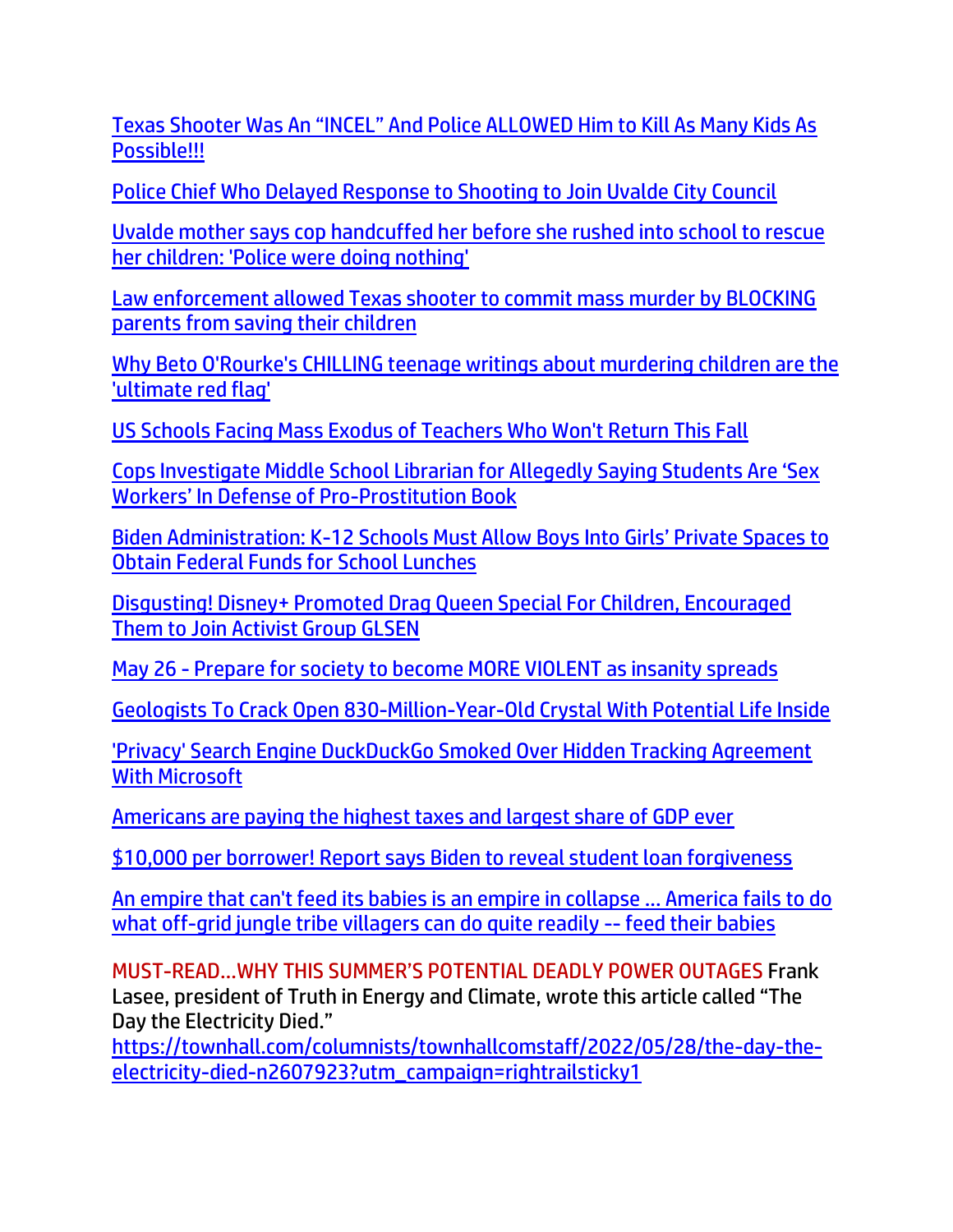Situation Update, May 25, 2022 - [America's left-wing culture of death and self](https://ce-publiclw.naturalnews.com/ct.asp?id=CA3C2EC5458082BD2573C08326A115B6B28402CC0BF4CA1BF0BF35C57F6CC2DE1E767F972AB3227D05846922BB8F6529&ct=4aeUsz4AAABCWmgzMUFZJlNZeUv8PwAAF5mAAAPf0D%2fj3IAgAEjHlNoaAjTCM0KAAAADSbVsTEsO7o05qg%2bHgEJlUA17aimCPUo14Sz1n%2f8SaE5TOgBiAK%2fxdyRThQkHlL%2fD8A%3d%3d)[mutilation is a factory for mass shooters](https://ce-publiclw.naturalnews.com/ct.asp?id=CA3C2EC5458082BD2573C08326A115B6B28402CC0BF4CA1BF0BF35C57F6CC2DE1E767F972AB3227D05846922BB8F6529&ct=4aeUsz4AAABCWmgzMUFZJlNZeUv8PwAAF5mAAAPf0D%2fj3IAgAEjHlNoaAjTCM0KAAAADSbVsTEsO7o05qg%2bHgEJlUA17aimCPUo14Sz1n%2f8SaE5TOgBiAK%2fxdyRThQkHlL%2fD8A%3d%3d)

[Obama faces backlash for 'one of the worst tweets in history' invoking George](https://link.theblaze.com/click/27852187.1170034/aHR0cHM6Ly93d3cudGhlYmxhemUuY29tL25ld3Mvb2JhbWEtYnVyaWVkLXVuZGVyLXdhdmUtb2YtYmFja2xhc2gtZm9yLW9uZS1vZi10aGUtd29yc3QtdHdlZXRzLWluLWhpc3RvcnktaW52b2tpbmctZ2VvcmdlLWZsb3lkLXNjaG9vbC1tYXNzYWNyZT91dG1fc291cmNlPXRoZWJsYXplLWJyZWFraW5nJnV0bV9tZWRpdW09ZW1haWwmdXRtX2NhbXBhaWduPTIwMjIwNTI2VHJlbmRpbmctT2JhbWEmdXRtX3Rlcm09QUNUSVZFIExJU1QgLSBUaGVCbGF6ZSBCcmVha2luZyBOZXdz/61f82015384ca325d2cdab60C4d6534a2)  [Floyd, Uvalde school massacre](https://link.theblaze.com/click/27852187.1170034/aHR0cHM6Ly93d3cudGhlYmxhemUuY29tL25ld3Mvb2JhbWEtYnVyaWVkLXVuZGVyLXdhdmUtb2YtYmFja2xhc2gtZm9yLW9uZS1vZi10aGUtd29yc3QtdHdlZXRzLWluLWhpc3RvcnktaW52b2tpbmctZ2VvcmdlLWZsb3lkLXNjaG9vbC1tYXNzYWNyZT91dG1fc291cmNlPXRoZWJsYXplLWJyZWFraW5nJnV0bV9tZWRpdW09ZW1haWwmdXRtX2NhbXBhaWduPTIwMjIwNTI2VHJlbmRpbmctT2JhbWEmdXRtX3Rlcm09QUNUSVZFIExJU1QgLSBUaGVCbGF6ZSBCcmVha2luZyBOZXdz/61f82015384ca325d2cdab60C4d6534a2)

UK Braces For Internet "Blackouts" Due To Coming "Wave Of Bankruptcies": [https://www.zerohedge.com/markets/uk-households-brace-internet](https://www.zerohedge.com/markets/uk-households-brace-internet-blackouts-due-coming-wave-bankruptcies-due-high-prices)[blackouts-due-coming-wave-bankruptcies-due-high-prices](https://www.zerohedge.com/markets/uk-households-brace-internet-blackouts-due-coming-wave-bankruptcies-due-high-prices)

[Report Shows FBI Spied on 3.3 Million Americans Without a Warrant, GOP](https://lists.youmaker.com/links/azdMRJlxkH/Jlid8tcrj/7xAbPNiP2/0ZoRUAccj)  [Demands Answers](https://lists.youmaker.com/links/azdMRJlxkH/Jlid8tcrj/7xAbPNiP2/0ZoRUAccj)

[Mike Rowe says US gov't revoked permits to film 'Dirty Jobs' episode at last](https://link.theblaze.com/click/27840837.1038161/aHR0cHM6Ly93d3cudGhlYmxhemUuY29tL25ld3MvbWlrZS1yb3dlLWRpcnR5LWpvYnMtcGVybWl0P3V0bV9zb3VyY2U9dGhlYmxhemUtZGFpbHlQTSZ1dG1fbWVkaXVtPWVtYWlsJnV0bV9jYW1wYWlnbj1EYWlseS1OZXdzbGV0dGVyX19QTSAyMDIyLTA1LTI1JnV0bV90ZXJtPUFDVElWRSBMSVNUIC0gVGhlQmxhemUgRGFpbHkgUE0/61f82015384ca325d2cdab60C5bb7dff2)  minute — [allegedly over Rowe's 'personal politics'](https://link.theblaze.com/click/27840837.1038161/aHR0cHM6Ly93d3cudGhlYmxhemUuY29tL25ld3MvbWlrZS1yb3dlLWRpcnR5LWpvYnMtcGVybWl0P3V0bV9zb3VyY2U9dGhlYmxhemUtZGFpbHlQTSZ1dG1fbWVkaXVtPWVtYWlsJnV0bV9jYW1wYWlnbj1EYWlseS1OZXdzbGV0dGVyX19QTSAyMDIyLTA1LTI1JnV0bV90ZXJtPUFDVElWRSBMSVNUIC0gVGhlQmxhemUgRGFpbHkgUE0/61f82015384ca325d2cdab60C5bb7dff2)

[Socialist running as Democrat for Congress wants a million Americans to break](https://link.theblaze.com/click/27838375.1151934/aHR0cHM6Ly93d3cudGhlYmxhemUuY29tL25ld3MvcmViZWNjYS1wYXJzb24taG91c2luZy1mb3ItYWxsP3V0bV9zb3VyY2U9dGhlYmxhemUtYnJlYWtpbmcmdXRtX21lZGl1bT1lbWFpbCZ1dG1fY2FtcGFpZ249MjAyMjA1MjVUcmVuZGluZy1TaG9vdGVyQmlvJnV0bV90ZXJtPUFDVElWRSBMSVNUIC0gVGhlQmxhemUgQnJlYWtpbmcgTmV3cw/61f82015384ca325d2cdab60C587dbf8c)  [into empty homes to force Housing for All bill](https://link.theblaze.com/click/27838375.1151934/aHR0cHM6Ly93d3cudGhlYmxhemUuY29tL25ld3MvcmViZWNjYS1wYXJzb24taG91c2luZy1mb3ItYWxsP3V0bV9zb3VyY2U9dGhlYmxhemUtYnJlYWtpbmcmdXRtX21lZGl1bT1lbWFpbCZ1dG1fY2FtcGFpZ249MjAyMjA1MjVUcmVuZGluZy1TaG9vdGVyQmlvJnV0bV90ZXJtPUFDVElWRSBMSVNUIC0gVGhlQmxhemUgQnJlYWtpbmcgTmV3cw/61f82015384ca325d2cdab60C587dbf8c)

['Don't be ashamed you are using, be empowered that you are using safely': NYC](https://link.theblaze.com/click/27876215.1154880/aHR0cHM6Ly93d3cudGhlYmxhemUuY29tL25ld3MvbmV3LXlvcmstY2l0eS1kcnVnLWFkdmVydGlzZW1lbnQ_dXRtX3NvdXJjZT10aGVibGF6ZS1icmVha2luZyZ1dG1fbWVkaXVtPWVtYWlsJnV0bV9jYW1wYWlnbj1OZXctVHJlbmRpbmctU3RvcnlfV0VFS0VORCAyMDIyLTA1LTI4JnV0bV90ZXJtPUFDVElWRSBMSVNUIC0gVGhlQmxhemUgQnJlYWtpbmcgTmV3cw/61f82015384ca325d2cdab60Ca065f6fb)  [Health Department issues eyebrow-raising ad about drug use](https://link.theblaze.com/click/27876215.1154880/aHR0cHM6Ly93d3cudGhlYmxhemUuY29tL25ld3MvbmV3LXlvcmstY2l0eS1kcnVnLWFkdmVydGlzZW1lbnQ_dXRtX3NvdXJjZT10aGVibGF6ZS1icmVha2luZyZ1dG1fbWVkaXVtPWVtYWlsJnV0bV9jYW1wYWlnbj1OZXctVHJlbmRpbmctU3RvcnlfV0VFS0VORCAyMDIyLTA1LTI4JnV0bV90ZXJtPUFDVElWRSBMSVNUIC0gVGhlQmxhemUgQnJlYWtpbmcgTmV3cw/61f82015384ca325d2cdab60Ca065f6fb)

[LEAKED AUDIO: China Set To Invade Taiwan, 953 Ships](https://welovetrump.com/2022/05/30/leaked-audio-china-set-to-invade-taiwan-953-ships/)

[UPDATE: Pelosi's Husband, Paul Pelosi, Ran Stop Sign and Crashed New Porsche](https://welovetrump.com/2022/05/30/update-pelosis-husband-paul-pelosi-ran-stop-sign-and-crashed-new-porsche-into-jeep-arrest-report-reveals/)  [Into Jeep, Arrest Report](https://welovetrump.com/2022/05/30/update-pelosis-husband-paul-pelosi-ran-stop-sign-and-crashed-new-porsche-into-jeep-arrest-report-reveals/) Reveals

#### **--BRAVO**

IN ONE WEEK…PELOSI RECEIVES RAPID 'PUSHBACK' LifeSite's petition supporting Ab[p. Cordileone soars past 12,000 signatures](https://www.lifesitenews.com/news/lifesites-petition-supporting-abp-cordileone-soars-past-12000-signatures/?utm_source=top_news&utm_campaign=usa)

["I'm Watching": Image Of Father Standing Guard Outside Daughter's Elementary](https://www.zerohedge.com/political/im-watching-image-father-standing-guard-outside-daughters-elementary-school-goes-viral)  [School Goes Viral](https://www.zerohedge.com/political/im-watching-image-father-standing-guard-outside-daughters-elementary-school-goes-viral)

[Green Berets launch PAC to put 'warrior-diplomats' in Congress](https://www.wnd.com/2022/05/green-berets-launch-pac-put-warrior-diplomats-congress/)

[Montana will no longer let 'transgenders' change their birth certific](https://www.lifesitenews.com/news/montana-will-no-longer-let-transgenders-change-their-birth-certificates-says-surgery-cant-change-sex/?utm_source=featured&utm_campaign=usa)ates, says [surgery can't change sex](https://www.lifesitenews.com/news/montana-will-no-longer-let-transgenders-change-their-birth-certificates-says-surgery-cant-change-sex/?utm_source=featured&utm_campaign=usa)

[Florida: State Farm drops support for books promoting transgenderism to 5](https://ratherexposethem.org/2022/05/29/florida-state-farm-drops-support-for-books-promoting-transgenderism-to-5-year-olds-after-uproar/) [year-olds after uproar~TIME TO BOYCOTT OR CANCEL YOUR POLICY!](https://ratherexposethem.org/2022/05/29/florida-state-farm-drops-support-for-books-promoting-transgenderism-to-5-year-olds-after-uproar/)

Idaho high school remo[ves pornographic books thanks to parents' persistence](https://www.lifesitenews.com/opinion/idaho-massresistance-team-forces-high-school-to-remove-graphic-lgbt-books/?utm_source=top_news&utm_campaign=usa)

[Rubio calls out Air Force for 'drag' event, gets it canceled](https://www.wnd.com/2022/05/rubio-calls-air-force-drag-event-gets-canceled/)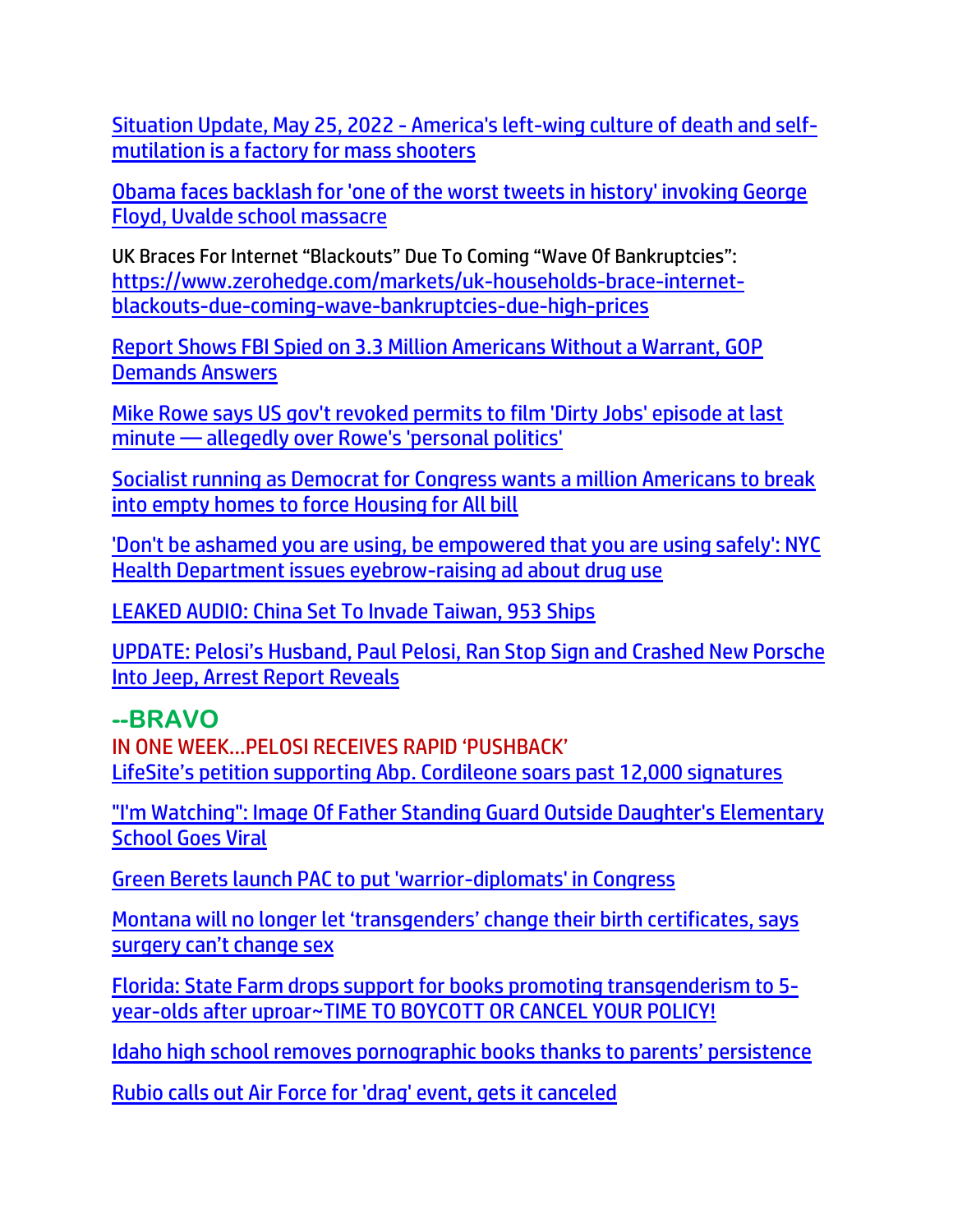[Senate candidate says 50 state govs should deploy troops to southern border](https://americanmilitarynews.com/2022/05/senate-candidate-says-50-state-govs-should-deploy-troops-to-southern-border-crisis/)  [crisis](https://americanmilitarynews.com/2022/05/senate-candidate-says-50-state-govs-should-deploy-troops-to-southern-border-crisis/)

JUDGE RULES - public citizens can do '[due diligence about what their](https://www.wnd.com/2022/05/judge-dismisses-lawsuit-city-official-claimed-emotional-distress-criticism/)  [governments are doing'](https://www.wnd.com/2022/05/judge-dismisses-lawsuit-city-official-claimed-emotional-distress-criticism/)

[Judge dismisses lawsuit by city official who](https://www.wnd.com/2022/05/judge-dismisses-lawsuit-city-official-claimed-emotional-distress-criticism/) [claimed 'emotional distress' over criticism](https://www.wnd.com/2022/05/judge-dismisses-lawsuit-city-official-claimed-emotional-distress-criticism/)

[Texas Moms Demand Revision Of Textbook That Encourages Withholding Info](https://www.zerohedge.com/political/texas-moms-demand-revision-textbook-encourages-withholding-info-parents)  [From Parents](https://www.zerohedge.com/political/texas-moms-demand-revision-textbook-encourages-withholding-info-parents)

[Massachusetts governor vetoes bill requiring state to provide driver's licenses to](https://link.theblaze.com/click/27876215.1154880/aHR0cHM6Ly93d3cudGhlYmxhemUuY29tL25ld3MvbWFzc2FjaHVzZXR0cy1nb3Zlcm5vci12ZXRvZXMtYmlsbC1yZXF1aXJpbmctc3RhdGUtdG8tcHJvdmlkZS1kcml2ZXItcy1saWNlbnNlcy10by1pbGxlZ2FsLWltbWlncmFudHMtbGVnaXNsYXR1cmUtcHJvbWlzZXMtb3ZlcnJpZGU_dXRtX3NvdXJjZT10aGVibGF6ZS1icmVha2luZyZ1dG1fbWVkaXVtPWVtYWlsJnV0bV9jYW1wYWlnbj1OZXctVHJlbmRpbmctU3RvcnlfV0VFS0VORCAyMDIyLTA1LTI4JnV0bV90ZXJtPUFDVElWRSBMSVNUIC0gVGhlQmxhemUgQnJlYWtpbmcgTmV3cw/61f82015384ca325d2cdab60C2826f3fd)  [illegal immigrants; legislature promises override](https://link.theblaze.com/click/27876215.1154880/aHR0cHM6Ly93d3cudGhlYmxhemUuY29tL25ld3MvbWFzc2FjaHVzZXR0cy1nb3Zlcm5vci12ZXRvZXMtYmlsbC1yZXF1aXJpbmctc3RhdGUtdG8tcHJvdmlkZS1kcml2ZXItcy1saWNlbnNlcy10by1pbGxlZ2FsLWltbWlncmFudHMtbGVnaXNsYXR1cmUtcHJvbWlzZXMtb3ZlcnJpZGU_dXRtX3NvdXJjZT10aGVibGF6ZS1icmVha2luZyZ1dG1fbWVkaXVtPWVtYWlsJnV0bV9jYW1wYWlnbj1OZXctVHJlbmRpbmctU3RvcnlfV0VFS0VORCAyMDIyLTA1LTI4JnV0bV90ZXJtPUFDVElWRSBMSVNUIC0gVGhlQmxhemUgQnJlYWtpbmcgTmV3cw/61f82015384ca325d2cdab60C2826f3fd)

[Socialist running as Democrat for Congress wants a million Americans to break](https://link.theblaze.com/click/27838375.1151934/aHR0cHM6Ly93d3cudGhlYmxhemUuY29tL25ld3MvcmViZWNjYS1wYXJzb24taG91c2luZy1mb3ItYWxsP3V0bV9zb3VyY2U9dGhlYmxhemUtYnJlYWtpbmcmdXRtX21lZGl1bT1lbWFpbCZ1dG1fY2FtcGFpZ249MjAyMjA1MjVUcmVuZGluZy1TaG9vdGVyQmlvJnV0bV90ZXJtPUFDVElWRSBMSVNUIC0gVGhlQmxhemUgQnJlYWtpbmcgTmV3cw/61f82015384ca325d2cdab60C587dbf8c)  [into empty homes to force Housing for All bill](https://link.theblaze.com/click/27838375.1151934/aHR0cHM6Ly93d3cudGhlYmxhemUuY29tL25ld3MvcmViZWNjYS1wYXJzb24taG91c2luZy1mb3ItYWxsP3V0bV9zb3VyY2U9dGhlYmxhemUtYnJlYWtpbmcmdXRtX21lZGl1bT1lbWFpbCZ1dG1fY2FtcGFpZ249MjAyMjA1MjVUcmVuZGluZy1TaG9vdGVyQmlvJnV0bV90ZXJtPUFDVElWRSBMSVNUIC0gVGhlQmxhemUgQnJlYWtpbmcgTmV3cw/61f82015384ca325d2cdab60C587dbf8c)

A New York Supreme Court judge needed just one short paragraph to slap down an implicitly racist attempt by an alleged "anti-racist" organization to do away with "talented and gifted" programs in schools.

[https://redstate.com/mike\\_miller/2022/05/27/ny-judge-shoots-down](http://clk.mikehuckabee.com/?r=MTAwNg0KSjIxMDQwLTkxQTdBMkZFLTdGQ0EtNEIwOC04QjlELThCM0IwN0QwMDAwNQ0KYWQzMmE0MTItZTI0NS00ZTAyLWE3YTktMTNmN2UyYjhhOWU4DQo4OTAwMDAwMDFhZWIzOQ0KaHR0cHM6Ly9yZWRzdGF0ZS5jb20vbWlrZV9taWxsZXIvMjAyMi8wNS8yNy9ueS1qdWRnZS1zaG9vdHMtZG93bi1hY3RpdmlzdHMtYXR0ZW1wdC10by1lbmQtZ2lmdGVkLWFuZC10YWxlbnRlZC1wcm9ncmFtLWluLW9uZS1wYXJhZ3JhcGgtcnVsaW5nLW41NzA5ODQNCnRydWUNCmprbGVza2lAZ21haWwuY29t)[activists-attempt-to-end-gifted-and-talented-program-in-one-paragraph](http://clk.mikehuckabee.com/?r=MTAwNg0KSjIxMDQwLTkxQTdBMkZFLTdGQ0EtNEIwOC04QjlELThCM0IwN0QwMDAwNQ0KYWQzMmE0MTItZTI0NS00ZTAyLWE3YTktMTNmN2UyYjhhOWU4DQo4OTAwMDAwMDFhZWIzOQ0KaHR0cHM6Ly9yZWRzdGF0ZS5jb20vbWlrZV9taWxsZXIvMjAyMi8wNS8yNy9ueS1qdWRnZS1zaG9vdHMtZG93bi1hY3RpdmlzdHMtYXR0ZW1wdC10by1lbmQtZ2lmdGVkLWFuZC10YWxlbnRlZC1wcm9ncmFtLWluLW9uZS1wYXJhZ3JhcGgtcnVsaW5nLW41NzA5ODQNCnRydWUNCmprbGVza2lAZ21haWwuY29t)[ruling-n570984](http://clk.mikehuckabee.com/?r=MTAwNg0KSjIxMDQwLTkxQTdBMkZFLTdGQ0EtNEIwOC04QjlELThCM0IwN0QwMDAwNQ0KYWQzMmE0MTItZTI0NS00ZTAyLWE3YTktMTNmN2UyYjhhOWU4DQo4OTAwMDAwMDFhZWIzOQ0KaHR0cHM6Ly9yZWRzdGF0ZS5jb20vbWlrZV9taWxsZXIvMjAyMi8wNS8yNy9ueS1qdWRnZS1zaG9vdHMtZG93bi1hY3RpdmlzdHMtYXR0ZW1wdC10by1lbmQtZ2lmdGVkLWFuZC10YWxlbnRlZC1wcm9ncmFtLWluLW9uZS1wYXJhZ3JhcGgtcnVsaW5nLW41NzA5ODQNCnRydWUNCmprbGVza2lAZ21haWwuY29t)

[» Biden's ATF Pick, Senator Clash Over 'Assault Weapon' Definition](https://trk.cp20.com/click/gak4-3naeig-8bnnsk-f4obzxf8/)

['You Go to the Sound of Gunfire': Retired Active Shooter Trainer and Border Patrol](https://lists.youmaker.com/links/i2U8zo4Mcc/Jlid8tcrj/7xAbPNiP2/HRpS6VhnUH)  [Special Agent](https://lists.youmaker.com/links/i2U8zo4Mcc/Jlid8tcrj/7xAbPNiP2/HRpS6VhnUH)

[Law-Abiding West Virginian Woman With Concealed Firearm Stops A Mass](https://www.zerohedge.com/political/law-abiding-west-virginia-woman-concealed-firearm-stops-mass-shooting)  **[Shooting](https://www.zerohedge.com/political/law-abiding-west-virginia-woman-concealed-firearm-stops-mass-shooting)** 

[\(WATCH\) Florida Sheriff Blasts Uvalde Police Response, Warns Potential School](https://welovetrump.com/2022/05/28/watch-florida-sheriff-blasts-uvalde-police-response-warns-potential-school-shooters-well-shoot-you-graveyard-dead/)  [Shooters: 'We'll Shoot You Graveyard Dead'](https://welovetrump.com/2022/05/28/watch-florida-sheriff-blasts-uvalde-police-response-warns-potential-school-shooters-well-shoot-you-graveyard-dead/)

[James O'Keefe's opening testimony on FBI and DOJ overreach leaves House](https://link.theblaze.com/click/27858365.1051721/aHR0cHM6Ly93d3cudGhlYmxhemUuY29tL3ZpZGVvL2phbWVzLW8ta2VlZmUtcy1vcGVuaW5nLXRlc3RpbW9ueS1vbi1mYmktYW5kLWRvai1vdmVycmVhY2gtbGVhdmVzLWhvdXNlLWp1ZGljaWFyeS1jb21taXR0ZWUtc3BlZWNobGVzcz91dG1fc291cmNlPXRoZWJsYXplLWRhaWx5QU0mdXRtX21lZGl1bT1lbWFpbCZ1dG1fY2FtcGFpZ249RGFpbHktTmV3c2xldHRlcl9fQU0gMjAyMi0wNS0yNyZ1dG1fdGVybT1BQ1RJVkUgTElTVCAtIFRoZUJsYXplIERhaWx5IEFN/61f82015384ca325d2cdab60C7a3b22db)  [Judiciary Committee speechless](https://link.theblaze.com/click/27858365.1051721/aHR0cHM6Ly93d3cudGhlYmxhemUuY29tL3ZpZGVvL2phbWVzLW8ta2VlZmUtcy1vcGVuaW5nLXRlc3RpbW9ueS1vbi1mYmktYW5kLWRvai1vdmVycmVhY2gtbGVhdmVzLWhvdXNlLWp1ZGljaWFyeS1jb21taXR0ZWUtc3BlZWNobGVzcz91dG1fc291cmNlPXRoZWJsYXplLWRhaWx5QU0mdXRtX21lZGl1bT1lbWFpbCZ1dG1fY2FtcGFpZ249RGFpbHktTmV3c2xldHRlcl9fQU0gMjAyMi0wNS0yNyZ1dG1fdGVybT1BQ1RJVkUgTElTVCAtIFRoZUJsYXplIERhaWx5IEFN/61f82015384ca325d2cdab60C7a3b22db)

Uvalde [mayor fires off blunt message to 'haters' who don't like how he handled](https://link.theblaze.com/click/27852187.1170034/aHR0cHM6Ly93d3cudGhlYmxhemUuY29tL25ld3MvZG9uLW1jbGF1Z2hsaW4tcmVzcG9uZHMtYmV0by1vcm91cmtlLW91dGJ1cnN0P3V0bV9zb3VyY2U9dGhlYmxhemUtYnJlYWtpbmcmdXRtX21lZGl1bT1lbWFpbCZ1dG1fY2FtcGFpZ249MjAyMjA1MjZUcmVuZGluZy1PYmFtYSZ1dG1fdGVybT1BQ1RJVkUgTElTVCAtIFRoZUJsYXplIEJyZWFraW5nIE5ld3M/61f82015384ca325d2cdab60C26008051)  [Beto O'Rourke: 'To hell with you, too'](https://link.theblaze.com/click/27852187.1170034/aHR0cHM6Ly93d3cudGhlYmxhemUuY29tL25ld3MvZG9uLW1jbGF1Z2hsaW4tcmVzcG9uZHMtYmV0by1vcm91cmtlLW91dGJ1cnN0P3V0bV9zb3VyY2U9dGhlYmxhemUtYnJlYWtpbmcmdXRtX21lZGl1bT1lbWFpbCZ1dG1fY2FtcGFpZ249MjAyMjA1MjZUcmVuZGluZy1PYmFtYSZ1dG1fdGVybT1BQ1RJVkUgTElTVCAtIFRoZUJsYXplIEJyZWFraW5nIE5ld3M/61f82015384ca325d2cdab60C26008051)

Veteran Mounts Challenge Against [Democrats in Midterms, Could Become Only](https://lists.youmaker.com/links/azdMRJlxkH/Jlid8tcrj/7xAbPNiP2/96LaN6PEk6)  [Black Republican Woman in House](https://lists.youmaker.com/links/azdMRJlxkH/Jlid8tcrj/7xAbPNiP2/96LaN6PEk6)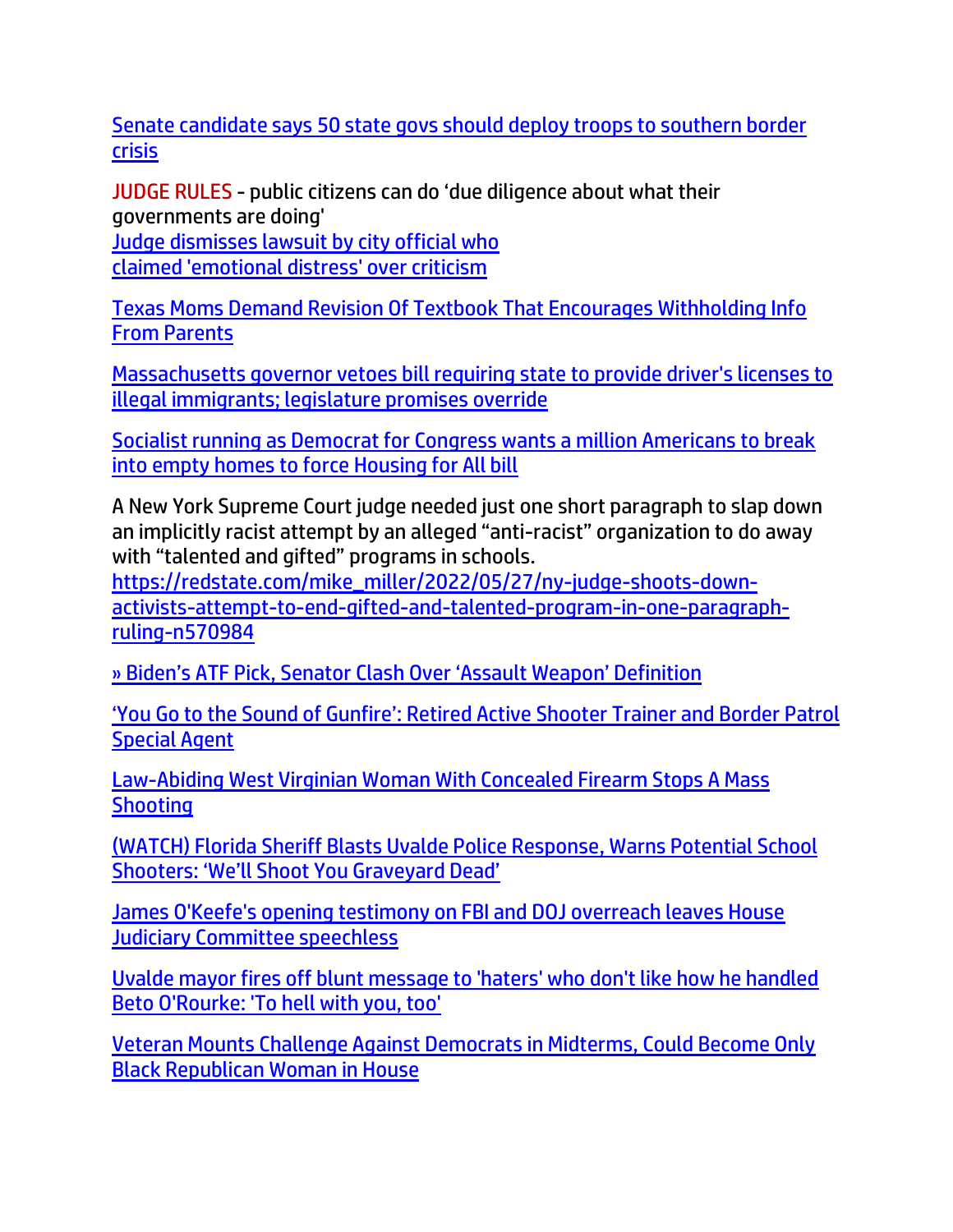[Tim Scott exposes Dem hypocrisy on Senate filibuster after Biden uses executive](https://link.theblaze.com/click/27850666.930808/aHR0cHM6Ly93d3cudGhlYmxhemUuY29tL25ld3MvdGltLXNjb3R0LWRlbW9jcmF0cy1oeXBvY3Jpc3ktZmlsaWJ1c3Rlci1wb2xpY2UtcmVmb3JtP3V0bV9zb3VyY2U9dGhlYmxhemUtN0RheVRyZW5kaW5nVGVzdCZ1dG1fbWVkaXVtPWVtYWlsJnV0bV9jYW1wYWlnbj1BZnRlcm5vb24gQXV0byBUcmVuZGluZyA3IERheSBFbmdhZ2VkIDIwMjItMDUtMjYmdXRtX3Rlcm09QUNUSVZFIExJU1QgLSA3IERheSBFbmdhZ2VtZW50/61f82015384ca325d2cdab60C3688b899)  [order for police reform](https://link.theblaze.com/click/27850666.930808/aHR0cHM6Ly93d3cudGhlYmxhemUuY29tL25ld3MvdGltLXNjb3R0LWRlbW9jcmF0cy1oeXBvY3Jpc3ktZmlsaWJ1c3Rlci1wb2xpY2UtcmVmb3JtP3V0bV9zb3VyY2U9dGhlYmxhemUtN0RheVRyZW5kaW5nVGVzdCZ1dG1fbWVkaXVtPWVtYWlsJnV0bV9jYW1wYWlnbj1BZnRlcm5vb24gQXV0byBUcmVuZGluZyA3IERheSBFbmdhZ2VkIDIwMjItMDUtMjYmdXRtX3Rlcm09QUNUSVZFIExJU1QgLSA3IERheSBFbmdhZ2VtZW50/61f82015384ca325d2cdab60C3688b899)

['No veterans left behind': Group of almost 60 veterans deboard plane after one](https://link.theblaze.com/click/27850666.930808/aHR0cHM6Ly93d3cudGhlYmxhemUuY29tL25ld3MvdmV0ZXJhbnMtZGVib2FyZC1wbGFuZS1hZnRlci1vbmUtY291bGRudC1mbHk_dXRtX3NvdXJjZT10aGVibGF6ZS03RGF5VHJlbmRpbmdUZXN0JnV0bV9tZWRpdW09ZW1haWwmdXRtX2NhbXBhaWduPUFmdGVybm9vbiBBdXRvIFRyZW5kaW5nIDcgRGF5IEVuZ2FnZWQgMjAyMi0wNS0yNiZ1dG1fdGVybT1BQ1RJVkUgTElTVCAtIDcgRGF5IEVuZ2FnZW1lbnQ/61f82015384ca325d2cdab60Cc1f13e4c)  [was told he wasn't able to fly](https://link.theblaze.com/click/27850666.930808/aHR0cHM6Ly93d3cudGhlYmxhemUuY29tL25ld3MvdmV0ZXJhbnMtZGVib2FyZC1wbGFuZS1hZnRlci1vbmUtY291bGRudC1mbHk_dXRtX3NvdXJjZT10aGVibGF6ZS03RGF5VHJlbmRpbmdUZXN0JnV0bV9tZWRpdW09ZW1haWwmdXRtX2NhbXBhaWduPUFmdGVybm9vbiBBdXRvIFRyZW5kaW5nIDcgRGF5IEVuZ2FnZWQgMjAyMi0wNS0yNiZ1dG1fdGVybT1BQ1RJVkUgTElTVCAtIDcgRGF5IEVuZ2FnZW1lbnQ/61f82015384ca325d2cdab60Cc1f13e4c)

# **CHRISTIAN NEWS**

**--PROPHECY**

[You Have Probably Been Far Too Distracted With Fake News Media](https://www.nowtheendbegins.com/chrislam-one-world-religion-declaration-of-human-fraternity/)  [Nonsense To Notice The Stunning Rise Of Chrislam](https://www.nowtheendbegins.com/chrislam-one-world-religion-declaration-of-human-fraternity/)

\_\_\_\_\_\_\_\_\_\_\_\_\_\_\_\_\_\_\_\_\_\_\_\_\_\_\_\_\_\_\_\_\_\_\_\_\_\_\_\_\_\_\_\_\_\_\_\_\_\_\_\_\_\_\_\_

[Jews defiantly ascend Temple Mount; Prepare for Temple by singing for King](https://www.israel365news.com/269858/jews-definatly-ascend-temple-mount-prepare-for-temple-by-singing-for-king-hezekiah/)  [Hezekiah](https://www.israel365news.com/269858/jews-definatly-ascend-temple-mount-prepare-for-temple-by-singing-for-king-hezekiah/)

[Mid-America Baptist Theological Seminary Censors Film Exposing Marxism In](https://ratherexposethem.org/2022/05/27/mid-america-baptist-theological-seminary-censors-film-exposing-marxism-in-churches/)  **[Churches](https://ratherexposethem.org/2022/05/27/mid-america-baptist-theological-seminary-censors-film-exposing-marxism-in-churches/)** 

[Are We Experiencing a Demonic Uprising?!?](https://ratherexposethem.org/2022/05/27/are-we-experiencing-a-demonic-uprising/)

Saudi [\\$2B investment in Jared Kushner's fund signals openness to Israel](https://www.ynetnews.com/article/sjxccoopq)

[At Davos 2022, All The Talk From The Global Elites Centered Around The Coming](https://www.nowtheendbegins.com/world-economic-forum-at-davos-2022-debate-metaverse-digital-prison-internet-of-bodies/)  [Metaverse Digital Prison They Have Planned For Us All To Enjoy](https://www.nowtheendbegins.com/world-economic-forum-at-davos-2022-debate-metaverse-digital-prison-internet-of-bodies/)

THE ALEX JONES SHOW: THE WORLD ECONOMIC FORUM HAS PUBLICLY ANNOUNCED a "painful transition" into a post-industrial world while admitting Biden and other world leaders are nothing more than place-holder puppets. <https://theinfowar.tv/watch?id=628d4c1295ea801ba720f3c9>

Major Supermarkets to ban paying with Cash or Card and only accept payments via Digital ID & Facial Recognition Technology

[https://fromthetrenchesworldreport.com/major-supermarkets-to-ban-paying](https://fromthetrenchesworldreport.com/major-supermarkets-to-ban-paying-with-cash-or-card-and-only-accept-payments-via-digital-id-facial-recognition-technology/302747)[with-cash-or-card-and-only-accept-payments-via-digital-id-facial-recognition](https://fromthetrenchesworldreport.com/major-supermarkets-to-ban-paying-with-cash-or-card-and-only-accept-payments-via-digital-id-facial-recognition-technology/302747)[technology/302747](https://fromthetrenchesworldreport.com/major-supermarkets-to-ban-paying-with-cash-or-card-and-only-accept-payments-via-digital-id-facial-recognition-technology/302747)

[Mastercard Launches Next Step In Evolution Of Biometric Payments Now](https://www.nowtheendbegins.com/mastercard-launches-biometric-payments-face-scan-fingerprints-metaverse-mark-beast-666/)  [Allowing You To Use Your Face Or Fingerprints To Buy And Sell In The Metaverse](https://www.nowtheendbegins.com/mastercard-launches-biometric-payments-face-scan-fingerprints-metaverse-mark-beast-666/)

**--RELIGION** [Stunner! Newborn baby saves mom whose heart was failing](https://www.wnd.com/2022/05/stunner-newborn-baby-saves-mom-whose-heart-failing/)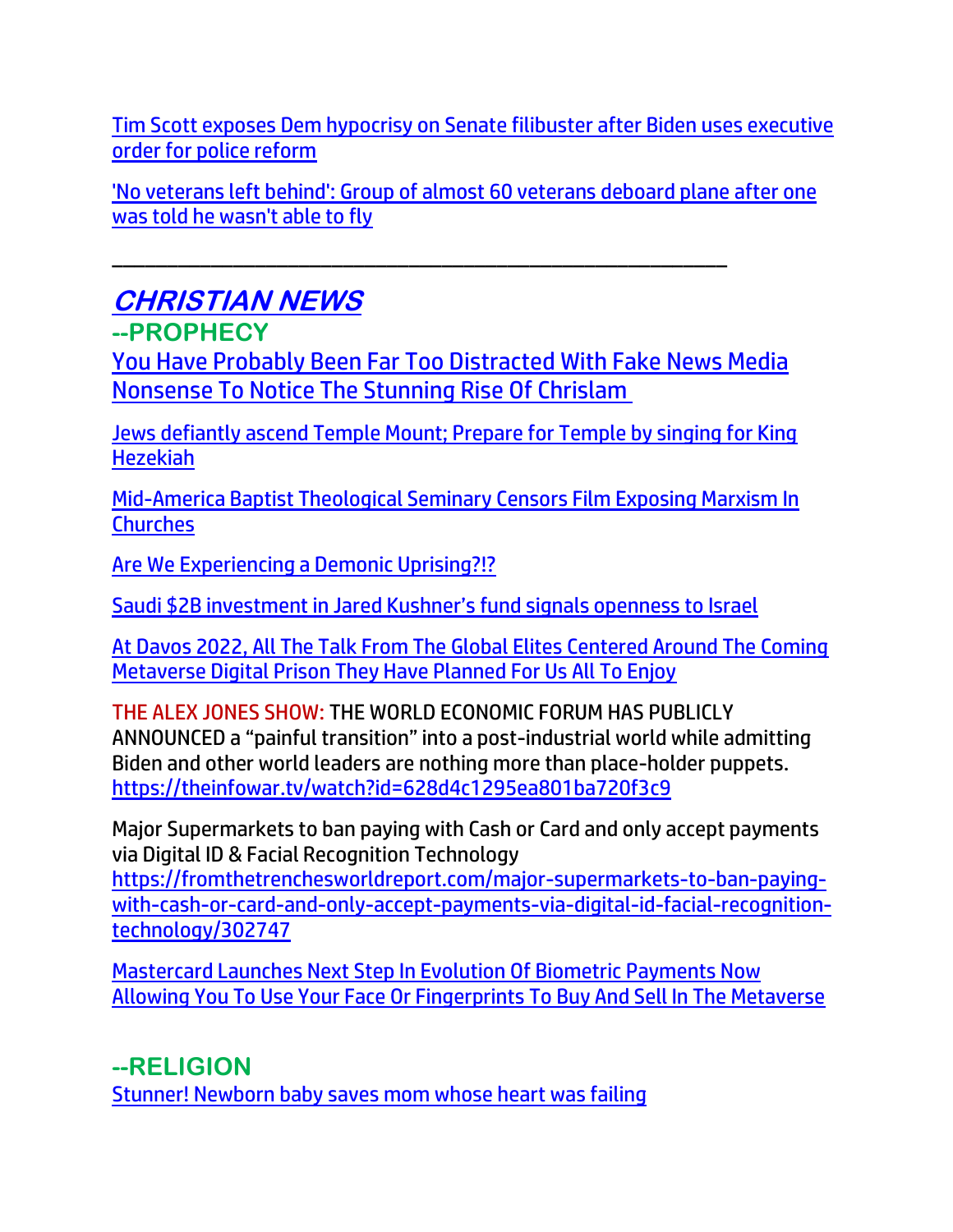[School agrees to pay massive sum to end atheist group's lawsuit over elective](https://www.wnd.com/2022/05/school-agrees-pay-massive-sum-end-atheist-groups-lawsuit-elective-bible-class/)  [Bible class](https://www.wnd.com/2022/05/school-agrees-pay-massive-sum-end-atheist-groups-lawsuit-elective-bible-class/)

[3rd Circuit rejects claims of worker who protested Sunday duty](https://www.wnd.com/2022/05/3rd-circuit-rejects-claims-worker-protested-sunday-duty/)

[Southern Baptist leaders release secret accused abuser list](https://inform.afa.net/optiext/optiextension.dll?ID=dHGdMJzPFXxaPhw6RSM8ny3t7taE0cOH_6N84DzhCt2mLGhZRZxSMZnAKC3BAKWORMnvFW60iTzWubyKCcFCAEdG1BgTUAdsrruC5zdv)

[Top German bishop defends promotion of priest accused of sexually abusing](https://www.lifesitenews.com/news/head-of-german-bishops-defends-promoting-priest-accused-of-sexual-abuse-this-was-no-faux-pas/?utm_source=top_news&utm_campaign=usa)  [women](https://www.lifesitenews.com/news/head-of-german-bishops-defends-promoting-priest-accused-of-sexual-abuse-this-was-no-faux-pas/?utm_source=top_news&utm_campaign=usa)

[Outspoken Cardinal Zen arrested under Chinese national security law](https://www.wnd.com/2022/05/outspoken-cardinal-zen-arrested-chinese-national-security-law/)

#### \_\_\_\_\_\_\_\_\_\_\_\_\_\_\_\_\_\_\_\_\_\_\_\_\_\_\_\_\_\_\_\_\_\_\_\_\_\_\_\_\_\_\_\_\_\_\_\_\_\_\_\_\_\_\_\_\_\_\_\_\_\_ **GLOBALISM**

**--USA Democratic Gov't vs One World Gov't**

Globalism = World Economic Forum / Great Reset Klaus Schwab - Young Global Leaders - Cabal (progessivism - socialism - marxism - communism - facism)

[SOROS PANICS! Globalism May Not SURVIVE Russia's Invasion!!!](https://ratherexposethem.org/2022/05/27/soros-panics-globalism-may-not-survive-russias-invasion/)

[Globalists have entered the kill phase of Great Reset; Remember the Deagel](https://leohohmann.com/2022/05/26/globalists-have-entered-the-kill-phase-of-great-reset-remember-the-deagel-population-forecast-it-now-makes-total-sense/)  [population forecast? It now makes total sense](https://leohohmann.com/2022/05/26/globalists-have-entered-the-kill-phase-of-great-reset-remember-the-deagel-population-forecast-it-now-makes-total-sense/)

[» What's Inside WHO's "Global Pandemic Treaty"](https://trk.cp20.com/click/gak4-3n9vat-8bnhau-f4obzxf6/)

[WEF leader: Globalists need more power to counter COVID skepticism](https://www.wnd.com/2022/05/wef-leader-globalists-need-power-counter-growing-covid-skepticism/)

[Klaus Schwab issues THREAT to Brazilian president for refusing to sign WHO](https://www.naturalnews.com/2022-05-27-schwab-threatens-bolsonaro-refusing-sign-pandemic-treaty.html)  [pandemic treaty](https://www.naturalnews.com/2022-05-27-schwab-threatens-bolsonaro-refusing-sign-pandemic-treaty.html)

[Gen. Flynn challenges Rand Paul to fight World Health Organization's global vax](https://www.lifesitenews.com/news/gen-flynn-challenges-rand-paul-to-fight-world-health-organizations-global-vax-passports/?utm_source=top_news&utm_campaign=usa)  [passports](https://www.lifesitenews.com/news/gen-flynn-challenges-rand-paul-to-fight-world-health-organizations-global-vax-passports/?utm_source=top_news&utm_campaign=usa)

[Rand Paul Slams WORLD ECONOMIC FORUM: 'Elites Want World Government, It's](https://ratherexposethem.org/2022/05/28/rand-paul-slams-world-economic-forum-elites-want-world-government-its-not-a-conspiracy-theoryspecifically-taking-away-your-freedoms/)  [Not A Conspiracy Theory'~SPECIFICALLY, TAKING AWAY YOUR FREEDOMS](https://ratherexposethem.org/2022/05/28/rand-paul-slams-world-economic-forum-elites-want-world-government-its-not-a-conspiracy-theoryspecifically-taking-away-your-freedoms/)

[Twelve of Biden's "sovereignty" amendments to WHO's International Health](https://www.naturalnews.com/2022-05-27-12-biden-sovereignty-amendments-who-iht-tabled.html)  Treaty tabled – [but they could return](https://www.naturalnews.com/2022-05-27-12-biden-sovereignty-amendments-who-iht-tabled.html)

[WHO power-grab targeted in new Senate bill](https://www.wnd.com/2022/05/power-grab-targeted-new-senate-bill/)

[Australia's head of online safety calls for 'recalibration' of 'free speech' before](https://www.naturalnews.com/2022-05-27-australia-head-online-safety-recalibration-free-speech.html)  [World Economic](https://www.naturalnews.com/2022-05-27-australia-head-online-safety-recalibration-free-speech.html) Forum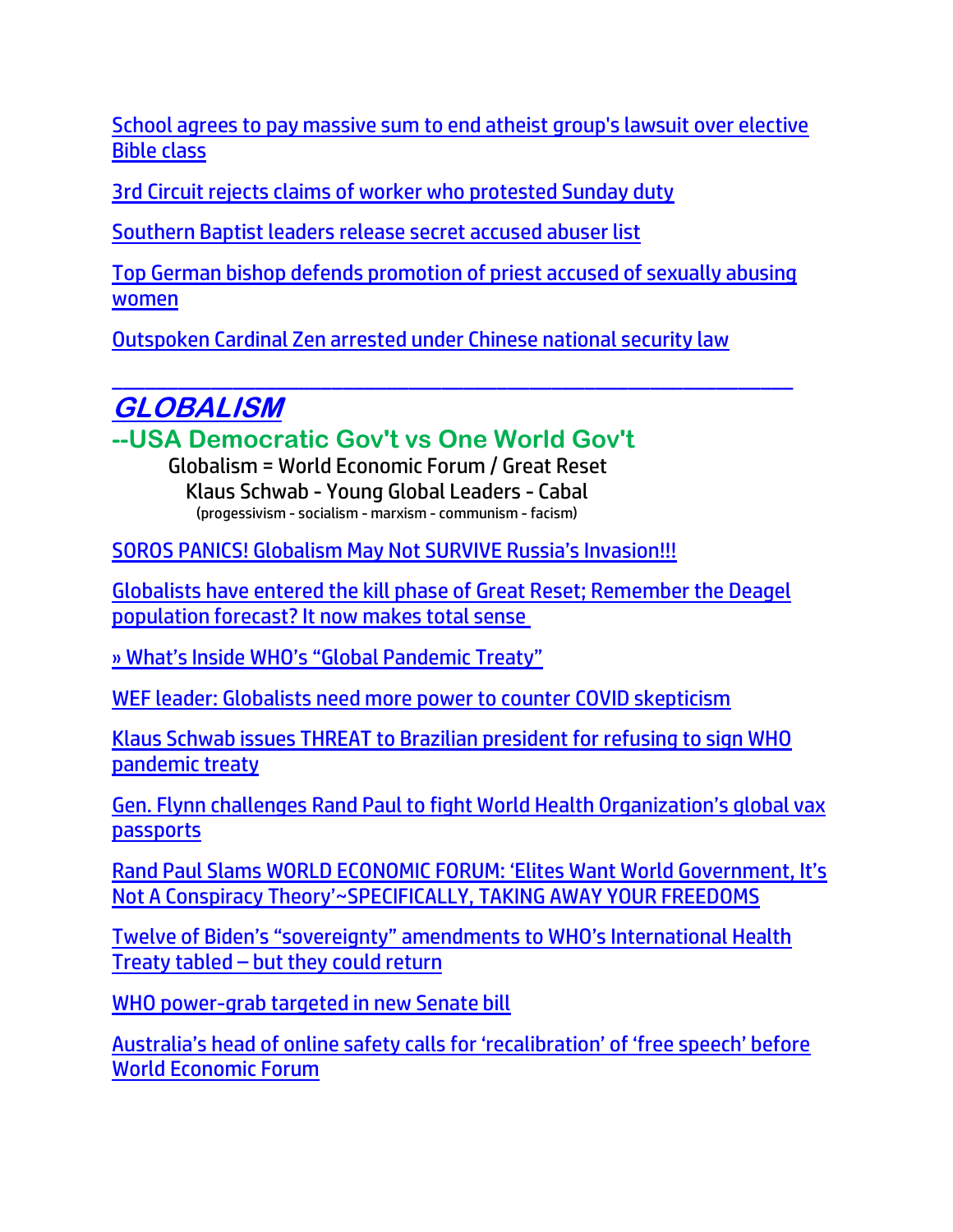[Davos Reveals Building-Blocks For "Green" Social-Credit System](https://www.zerohedge.com/geopolitical/davos-reveals-building-blocks-green-social-credit-system)

[International freedom advocates hosting conference on World Health](https://www.lifesitenews.com/news/international-freedom-advocates-hosting-conference-on-world-health-organizations-one-world-government-treaty/?utm_source=top_news&utm_campaign=usa)  [Organization's 'One World Government' treaty](https://www.lifesitenews.com/news/international-freedom-advocates-hosting-conference-on-world-health-organizations-one-world-government-treaty/?utm_source=top_news&utm_campaign=usa)

[China elected to governing board of World Health Organization despite COVID-19](https://www.lifesitenews.com/news/china-elected-to-governing-board-of-world-health-organization-despite-role-in-origin-of-covid-19/?utm_source=top_news&utm_campaign=usa)  [role](https://www.lifesitenews.com/news/china-elected-to-governing-board-of-world-health-organization-despite-role-in-origin-of-covid-19/?utm_source=top_news&utm_campaign=usa)

Opposition Forces Back-[Room Talks Seeking Revisions to Biden's 13 WHO](https://lists.youmaker.com/links/fcAESkGq0D/Jlid8tcrj/7xAbPNiP2/e2BLtX1gGh)  [Amendments](https://lists.youmaker.com/links/fcAESkGq0D/Jlid8tcrj/7xAbPNiP2/e2BLtX1gGh)

[How Globalists Are Taking Over America, And What Can Be Done](https://lists.youmaker.com/links/azdMRJlxkH/Jlid8tcrj/7xAbPNiP2/IMAYWUuG1R)

[Red Alert: UN and WEF Trigger Worldwide Collapse Of Food Supplies](https://ce-publiclw.naturalnews.com/ct.asp?id=A945BE2AB3496C51AFDD12FBBB2CFB7DB88FE4839B489E1625C800A7D46464443BB166BDD6FC6BA2E47D3C4864519B5B&ct=4aeUsz4AAABCWmgzMUFZJlNZFFJOzQAAF5mAAAP%2f8D7j3IAgAFRU0wACYaBPQxpobTQj0j2qNDaj4kbW3scgmAOgrzmRaiqqKShFyrcodcOR6N75s1yACgETFEk%2bi7kinChICiknZoA%3d)

[While elites live it up in Davos, America continues to suffer from their stupidity](https://alphanews.org/commentary-while-elites-live-it-up-in-davos-america-continues-to-suffer-from-their-stupidity/)

[Our overlords say inflation and energy shortages are "worth it"](https://www.zerohedge.com/news/2022-05-27/our-overlords-say-inflation-and-energy-shortages-are-worth-it)

[Bill Gates the bioterrorist's plan for global control](https://www.naturalnews.com/2022-05-27-bill-gates-bioterrorists-plan-for-global-control.html)

FROM LOCKDOWN TO LOCKOUT: The UN-[Created 'Build Back Better' Is Now Being](https://www.nowtheendbegins.com/build-back-better-joe-biden-pushing-america-into-recession-as-phase-iv-of-great-reset/)  [Used To Drive America Into A Crippling Recession As The Great Reset Rises](https://www.nowtheendbegins.com/build-back-better-joe-biden-pushing-america-into-recession-as-phase-iv-of-great-reset/)

[Disney Power Broker Identified as Part of a "Cabal" Controlling Anaheim](https://welovetrump.com/2022/05/27/power-broker-identified-as-part-of-a-cabal-controlling-anaheim-government-according-to-fbi-affidavit/)  [Government According to FBI Affidavit](https://welovetrump.com/2022/05/27/power-broker-identified-as-part-of-a-cabal-controlling-anaheim-government-according-to-fbi-affidavit/)

[World Health Organization Temporarily Withdraws Proposed Amendments to](https://welovetrump.com/2022/05/26/world-health-organization-temporarily-withdraws-proposed-amendments-to-delegate-u-s-sovereignty-to-agency-during-public-health-emergency/)  [Delegate U.S. Sovereignty to Agency During 'Public Health Emergency'](https://welovetrump.com/2022/05/26/world-health-organization-temporarily-withdraws-proposed-amendments-to-delegate-u-s-sovereignty-to-agency-during-public-health-emergency/)

[World Economic Forum Pushes Facial Recognition Technology](https://www.zerohedge.com/geopolitical/world-economic-forum-pushes-facial-recognition-technology)

## **--GLOBAL CURRENCY RESET / DIGITAL CURRENCY**

#### \_\_\_\_\_\_\_\_\_\_\_\_\_\_\_\_\_\_\_\_\_\_\_\_\_\_\_\_\_\_\_\_\_\_\_\_\_\_\_\_\_\_\_\_\_\_\_\_\_\_\_\_\_\_\_\_\_\_\_\_\_ **IN THE NEWS**

#### **-- HUNTER BIDEN**

[Brighteon: Giuliani Finally Reveals The HORRORS He Saw On Hunter Biden Laptop](https://ratherexposethem.org/2022/05/28/brighteon-giuliani-finally-reveals-the-horrors-he-saw-on-hunter-biden-laptop-involving-minors/)  [Involving "Minors"](https://ratherexposethem.org/2022/05/28/brighteon-giuliani-finally-reveals-the-horrors-he-saw-on-hunter-biden-laptop-involving-minors/)

[Kash Patel: Indictment On Hunter Biden Laptop IS Coming Soon!](https://welovetrump.com/2022/05/28/kash-patel-indictment-on-hunter-biden-laptop-is-coming-soon/)

#### **--UKRAINE / RUSSIA CONFLICT**

[The Washington Post finally admits, Ukraine is losing badly.](https://www.investmentwatchblog.com/the-washington-post-finally-admits-ukraine-is-losing-badly/)

[» War Enters 'Most Active Phase' As Russia Encircles Ukraine Troops In East](https://trk.cp20.com/click/gak4-3najfp-8bnood-f4obzxf9/)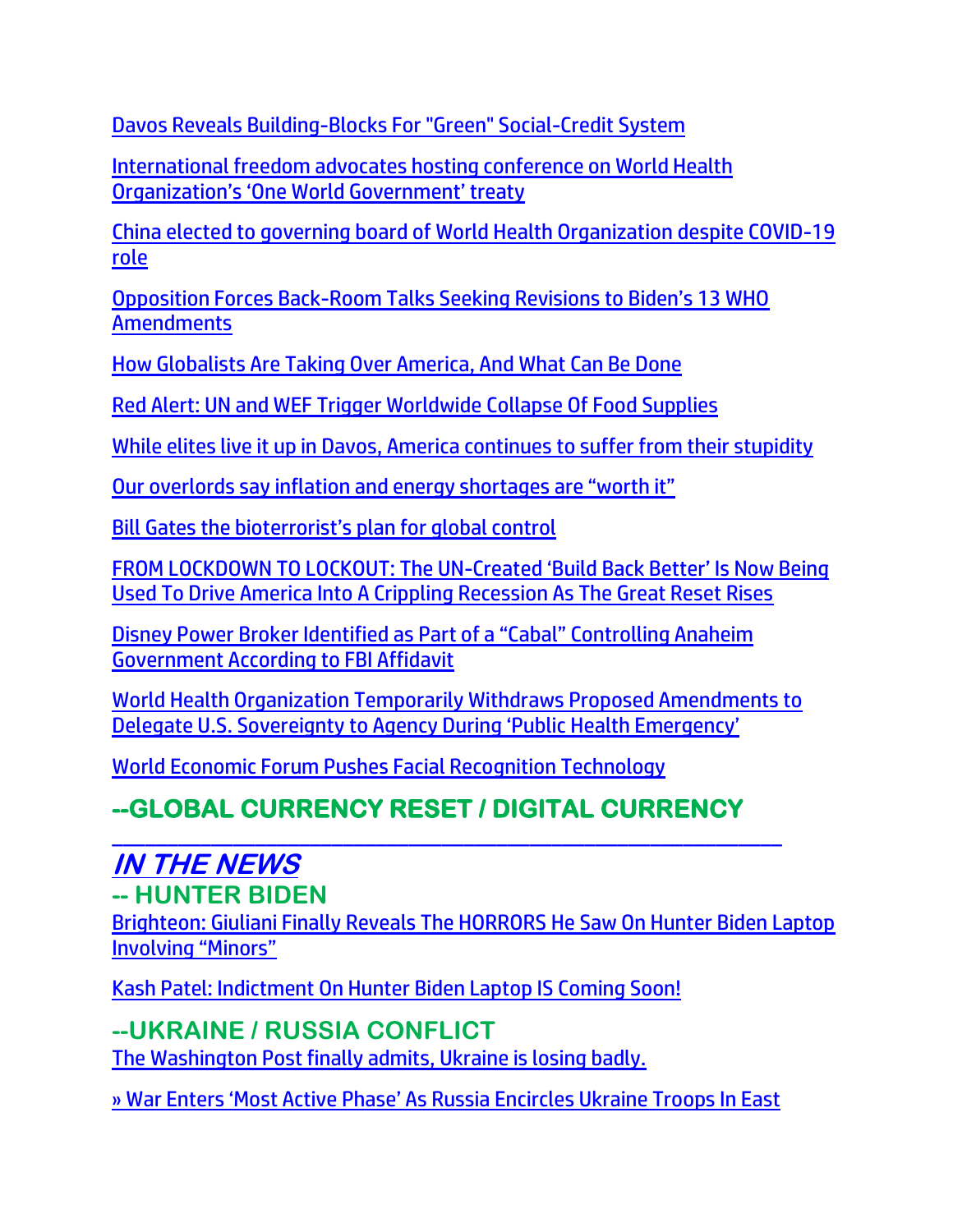[Zelensky Signals Donbas Could Soon Fall: "Indescribably Difficult" Russian](https://www.zerohedge.com/military/zelensky-signals-donbas-soon-fall-indescribably-difficult-russian-onslaught)  **[Onslaught](https://www.zerohedge.com/military/zelensky-signals-donbas-soon-fall-indescribably-difficult-russian-onslaught)** 

[A top US general suggested there could be a 'military component' if NATO helps](https://link.theblaze.com/click/27884632.903920/aHR0cHM6Ly93d3cudGhlYmxhemUuY29tL25ld3MvYS10b3AtdXMtZ2VuZXJhbC1zdWdnZXN0ZWQtdGhlcmUtY291bGQtYmUtYS1taWxpdGFyeS1jb21wb25lbnQtaWYtbmF0by1pcy10by1oZWxwLXVrcmFpbmUtZXhwb3J0LWdyYWluP3V0bV9zb3VyY2U9dGhlYmxhemUtN0RheVRyZW5kaW5nVGVzdCZ1dG1fbWVkaXVtPWVtYWlsJnV0bV9jYW1wYWlnbj1UaGUgQmxhemUgUE0gVHJlbmRpbmcgMjAyMi0wNS0yOSZ1dG1fdGVybT1BQ1RJVkUgTElTVCAtIDcgRGF5IEVuZ2FnZW1lbnQ/61f82015384ca325d2cdab60C17852b62)  [Ukraine export grain](https://link.theblaze.com/click/27884632.903920/aHR0cHM6Ly93d3cudGhlYmxhemUuY29tL25ld3MvYS10b3AtdXMtZ2VuZXJhbC1zdWdnZXN0ZWQtdGhlcmUtY291bGQtYmUtYS1taWxpdGFyeS1jb21wb25lbnQtaWYtbmF0by1pcy10by1oZWxwLXVrcmFpbmUtZXhwb3J0LWdyYWluP3V0bV9zb3VyY2U9dGhlYmxhemUtN0RheVRyZW5kaW5nVGVzdCZ1dG1fbWVkaXVtPWVtYWlsJnV0bV9jYW1wYWlnbj1UaGUgQmxhemUgUE0gVHJlbmRpbmcgMjAyMi0wNS0yOSZ1dG1fdGVybT1BQ1RJVkUgTElTVCAtIDcgRGF5IEVuZ2FnZW1lbnQ/61f82015384ca325d2cdab60C17852b62)

[Historically hawkish Heritage hits the brakes on Ukraine aid](https://www.wnd.com/2022/05/historically-hawkish-heritage-hits-brakes-ukraine-aid/)

[Nuland-Pyatt tape removed from YouTube after 8 years](https://www.naturalnews.com/2022-05-27-nuland-pyatt-tape-removed-from-youtube.html)

[Army Replenishing Stinger Missiles In \\$687M Deal As Raytheon's Ukraine Cash](https://www.zerohedge.com/military/army-replenishing-stinger-missiles-687m-deal-raytheons-ukraine-cash-bonanza-continues)  [Bonanza Continues](https://www.zerohedge.com/military/army-replenishing-stinger-missiles-687m-deal-raytheons-ukraine-cash-bonanza-continues)

[George Soros: Ukraine Conflict May Be Beginning of 'Third World War' That Ends](https://lists.youmaker.com/links/azdMRJlxkH/Jlid8tcrj/7xAbPNiP2/ve0OGgwUaj)  **[Civilization](https://lists.youmaker.com/links/azdMRJlxkH/Jlid8tcrj/7xAbPNiP2/ve0OGgwUaj)** 

[War drums: Chinese Communist Party warns elites to get rid of overseas assets](https://ce-publicdy.naturalnews.com/ct.asp?id=6A819AA5C8DDF1622F09239740F99ABA0FADF037A9D891FFDB6EB689A12CF902130971BB96118B98C0428B78A4AB66F4&ct=4aeUs3IAAABCWmgzMUFZJlNZdP%2fsMQAAGxmAAAPSEC%2fn3YAgAHBQADQMmQVPNTTER6KaP1TaVSSLi%2fP%2f7OhbcTHPRHkEFozd2pruPzI2yfNEXxTLeNmzj5Dgq28aAl50gcO9bmRdVBymMrleBTF94Q4W9DqJ9F3JFOFCQdP%2fsMQ%3d)  [following Western sanctions on Russia](https://ce-publicdy.naturalnews.com/ct.asp?id=6A819AA5C8DDF1622F09239740F99ABA0FADF037A9D891FFDB6EB689A12CF902130971BB96118B98C0428B78A4AB66F4&ct=4aeUs3IAAABCWmgzMUFZJlNZdP%2fsMQAAGxmAAAPSEC%2fn3YAgAHBQADQMmQVPNTTER6KaP1TaVSSLi%2fP%2f7OhbcTHPRHkEFozd2pruPzI2yfNEXxTLeNmzj5Dgq28aAl50gcO9bmRdVBymMrleBTF94Q4W9DqJ9F3JFOFCQdP%2fsMQ%3d)

[Zelenskyy rejects the possibility of a Ukrainian ceasefire despite Putin's](https://link.theblaze.com/click/27878511.931127/aHR0cHM6Ly93d3cudGhlYmxhemUuY29tL25ld3MvemVsZW5za3l5LXJlamVjdHMtdGhlLXBvc3NpYmlsaXR5LW9mLWEtdWtyYWluaWFuLWNlYXNlZmlyZS1kZXNwaXRlLXB1dGluLXMtb3Blbm5lc3MtYXMtZ3JhaW4tc3VwcGx5LWlzc3Vlcy10aHJlYXRlbi1nbG9iYWwtZm9vZC1zaG9ydGFnZXM_dXRtX3NvdXJjZT10aGVibGF6ZS03RGF5VHJlbmRpbmdUZXN0JnV0bV9tZWRpdW09ZW1haWwmdXRtX2NhbXBhaWduPVRoZSBCbGF6ZSBQTSBUcmVuZGluZyAyMDIyLTA1LTI4JnV0bV90ZXJtPUFDVElWRSBMSVNUIC0gNyBEYXkgRW5nYWdlbWVudA/61f82015384ca325d2cdab60C2df18ba5)  [openness as grain supply issues threaten global food shortages](https://link.theblaze.com/click/27878511.931127/aHR0cHM6Ly93d3cudGhlYmxhemUuY29tL25ld3MvemVsZW5za3l5LXJlamVjdHMtdGhlLXBvc3NpYmlsaXR5LW9mLWEtdWtyYWluaWFuLWNlYXNlZmlyZS1kZXNwaXRlLXB1dGluLXMtb3Blbm5lc3MtYXMtZ3JhaW4tc3VwcGx5LWlzc3Vlcy10aHJlYXRlbi1nbG9iYWwtZm9vZC1zaG9ydGFnZXM_dXRtX3NvdXJjZT10aGVibGF6ZS03RGF5VHJlbmRpbmdUZXN0JnV0bV9tZWRpdW09ZW1haWwmdXRtX2NhbXBhaWduPVRoZSBCbGF6ZSBQTSBUcmVuZGluZyAyMDIyLTA1LTI4JnV0bV90ZXJtPUFDVElWRSBMSVNUIC0gNyBEYXkgRW5nYWdlbWVudA/61f82015384ca325d2cdab60C2df18ba5)

[Russian intelligence officer: Putin only has three years to live](https://www.israelnationalnews.com/flashes/578211)

# **MEDICAL NEWS**

## **--COVID / MONKEYPOX MANDATES**

[BREAKING: Canadian Parliament votes to uphold ban on unvaccinated traveling](https://www.lifesitenews.com/news/breaking-canadian-parliament-votes-in-favor-of-upholding-travel-ban/?utm_source=top_news&utm_campaign=usa)  [by air, train, sea](https://www.lifesitenews.com/news/breaking-canadian-parliament-votes-in-favor-of-upholding-travel-ban/?utm_source=top_news&utm_campaign=usa)

**--VACCINES & CHILDREN**

**--FAUCI - GATES** [Op-ed: Bill Gates colluding with the WHO to restrict medical freedom worldwide](https://www.naturalnews.com/2022-05-29-bill-gates-colluding-who-restrict-medical-freedom.html)

[Bill Gates: Next Pandemic Likely To Be Caused By Climate Change](https://www.zerohedge.com/geopolitical/bill-gates-next-pandemic-likely-be-caused-climate-change)

**--MEDICAL STUDIES & NEWS**

**--OTHER REPORTS** (inc. deaths) [17-Year-Old Girl Dies in School Courtyard After Suffering Apparent Cardiac](https://welovetrump.com/2022/05/28/17-year-old-girl-dies-in-school-courtyard-after-suffering-apparent-cardiac-arrest/) Arrest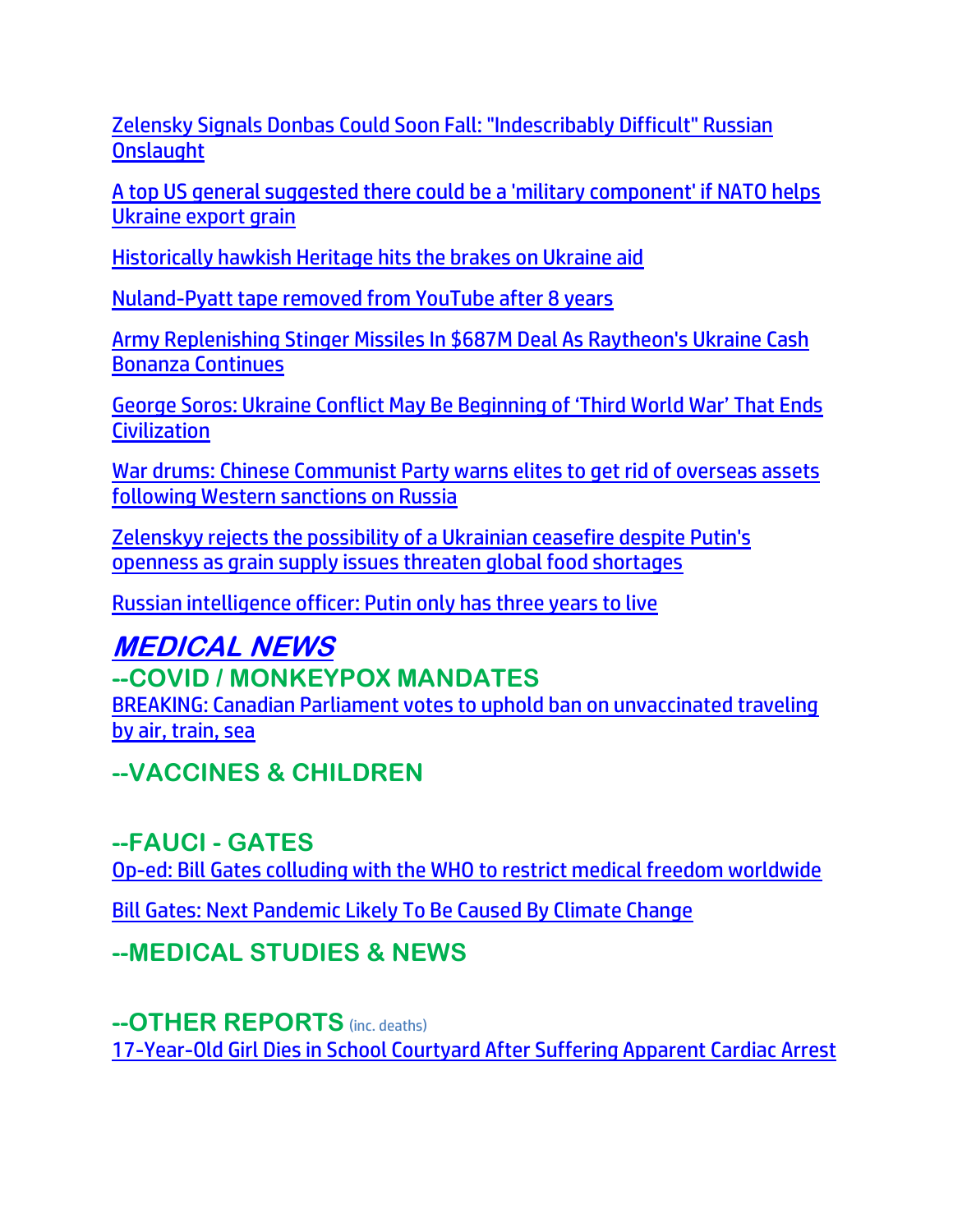[Toronto Physician Vaccinated Hundreds of Children Between Ages of 6 Months to](https://welovetrump.com/2022/05/28/toronto-physician-vaccinated-hundreds-of-children-between-ages-of-6-months-to-5-years-against-covid-19-says-he-ethically-had-no-reason-to-say-no/)  5 Years Against COVID-[19, Says He "Ethically Had No Reason to Say No"](https://welovetrump.com/2022/05/28/toronto-physician-vaccinated-hundreds-of-children-between-ages-of-6-months-to-5-years-against-covid-19-says-he-ethically-had-no-reason-to-say-no/)

[5-Year-Old Boy in Critical Condition After Suffering Cardiac Arrest on Soccer Field](https://welovetrump.com/2022/05/27/5-year-old-boy-in-critical-condition-after-suffering-cardiac-arrest-on-soccer-field/)

[Severely Vaccine-Injured 24-Year-Old Student Speaks About Life Post Covid](https://expose-news.com/2022/05/30/severely-vaccine-injured-24yo-student-speaks-out/)  [Injection: "I can't live my life and I want people to hear that"](https://expose-news.com/2022/05/30/severely-vaccine-injured-24yo-student-speaks-out/)

#### **OTHER NEWS --SHORTAGES: FOOD - WATER - SUPPLIES - INFLATION** [Here's How Bad Food Price Hikes Will Become](https://lists.youmaker.com/links/CJTutZMo1B/Jlid8tcrj/7xAbPNiP2/peTuLM7bP4)

[Conditions "worse" than Arab Spring coming to a city near you, warns UN food](https://ce-publicdy.naturalnews.com/ct.asp?id=C221879D45C20F7132FA68D149ED2C76B35A355ABB85570BE9E0C05C428CA443AE7B64ECF7FBD208D027BFE8695161FB&ct=4aeUs18AAABCWmgzMUFZJlNZkVwUowAAFhmAAAPSED%2fn3IAgAEiKeEjamNQ%2fVDAap%2blDZTajagek0aVAkWrfHGY%2fitjTpTV83lRAoPHsyCExvvNlchpMONSG%2bCC4QmnlljLDQljDTsz4c0VUn8XckU4UJCRXBSjA)  [head amid worsening inflation](https://ce-publicdy.naturalnews.com/ct.asp?id=C221879D45C20F7132FA68D149ED2C76B35A355ABB85570BE9E0C05C428CA443AE7B64ECF7FBD208D027BFE8695161FB&ct=4aeUs18AAABCWmgzMUFZJlNZkVwUowAAFhmAAAPSED%2fn3IAgAEiKeEjamNQ%2fVDAap%2blDZTajagek0aVAkWrfHGY%2fitjTpTV83lRAoPHsyCExvvNlchpMONSG%2bCC4QmnlljLDQljDTsz4c0VUn8XckU4UJCRXBSjA)

[Baby formula out-of-stock rates soared to 70% in May, formula won't be](https://link.theblaze.com/click/27877047.930949/aHR0cHM6Ly93d3cudGhlYmxhemUuY29tL25ld3MvYmFieS1mb3JtdWxhLW91dC1vZi1zdG9jay1yYXRlcy1zb2FyZWQtdG8tNzAtaW4tbWF5LWZvcm11bGEtd29uLXQtYmUtcmVzdG9ja2VkLXVudGlsLWp1bHk_dXRtX3NvdXJjZT10aGVibGF6ZS03RGF5VHJlbmRpbmdUZXN0JnV0bV9tZWRpdW09ZW1haWwmdXRtX2NhbXBhaWduPUFmdGVybm9vbiBBdXRvIFRyZW5kaW5nIDcgRGF5IEVuZ2FnZWQgMjAyMi0wNS0yOCZ1dG1fdGVybT1BQ1RJVkUgTElTVCAtIDcgRGF5IEVuZ2FnZW1lbnQ/61f82015384ca325d2cdab60C177cd3a9)  [restocked until July](https://link.theblaze.com/click/27877047.930949/aHR0cHM6Ly93d3cudGhlYmxhemUuY29tL25ld3MvYmFieS1mb3JtdWxhLW91dC1vZi1zdG9jay1yYXRlcy1zb2FyZWQtdG8tNzAtaW4tbWF5LWZvcm11bGEtd29uLXQtYmUtcmVzdG9ja2VkLXVudGlsLWp1bHk_dXRtX3NvdXJjZT10aGVibGF6ZS03RGF5VHJlbmRpbmdUZXN0JnV0bV9tZWRpdW09ZW1haWwmdXRtX2NhbXBhaWduPUFmdGVybm9vbiBBdXRvIFRyZW5kaW5nIDcgRGF5IEVuZ2FnZWQgMjAyMi0wNS0yOCZ1dG1fdGVybT1BQ1RJVkUgTElTVCAtIDcgRGF5IEVuZ2FnZW1lbnQ/61f82015384ca325d2cdab60C177cd3a9)

['Too Slow': FDA Admits Delayed Response to Complaints About US Baby Formula](https://lists.youmaker.com/links/fcAESkGq0D/Jlid8tcrj/7xAbPNiP2/Jekfk5Dv3Z)  [Plant](https://lists.youmaker.com/links/fcAESkGq0D/Jlid8tcrj/7xAbPNiP2/Jekfk5Dv3Z)

[America's beef supply is expected to shrink as drought and rising production](https://link.theblaze.com/click/27878511.931127/aHR0cHM6Ly93d3cudGhlYmxhemUuY29tL25ld3MvYW1lcmljYS1zLWJlZWYtc3VwcGx5LWlzLWV4cGVjdGVkLXRvLXNocmluay1hcy1kcm91Z2h0LWFuZC1yaXNpbmctcHJvZHVjdGlvbi1jb3N0cy1wcmV2ZW50LXJhbmNoZXJzLWZyb20tZ3Jvd2luZy1oZXJkLXNpemVzP3V0bV9zb3VyY2U9dGhlYmxhemUtN0RheVRyZW5kaW5nVGVzdCZ1dG1fbWVkaXVtPWVtYWlsJnV0bV9jYW1wYWlnbj1UaGUgQmxhemUgUE0gVHJlbmRpbmcgMjAyMi0wNS0yOCZ1dG1fdGVybT1BQ1RJVkUgTElTVCAtIDcgRGF5IEVuZ2FnZW1lbnQ/61f82015384ca325d2cdab60C0b23c35e)  [costs prevent ranchers from growing their herds](https://link.theblaze.com/click/27878511.931127/aHR0cHM6Ly93d3cudGhlYmxhemUuY29tL25ld3MvYW1lcmljYS1zLWJlZWYtc3VwcGx5LWlzLWV4cGVjdGVkLXRvLXNocmluay1hcy1kcm91Z2h0LWFuZC1yaXNpbmctcHJvZHVjdGlvbi1jb3N0cy1wcmV2ZW50LXJhbmNoZXJzLWZyb20tZ3Jvd2luZy1oZXJkLXNpemVzP3V0bV9zb3VyY2U9dGhlYmxhemUtN0RheVRyZW5kaW5nVGVzdCZ1dG1fbWVkaXVtPWVtYWlsJnV0bV9jYW1wYWlnbj1UaGUgQmxhemUgUE0gVHJlbmRpbmcgMjAyMi0wNS0yOCZ1dG1fdGVybT1BQ1RJVkUgTElTVCAtIDcgRGF5IEVuZ2FnZW1lbnQ/61f82015384ca325d2cdab60C0b23c35e)

A Friday [notice from the FDA](https://www.fda.gov/safety/major-product-recalls/2022-recalls-food-products-associated-peanut-butter-jm-smucker-company-due-potential-risk-salmonella) listed 13 items that have now been recalled in connection with the Jif contamination.

…AND

Peanut [Butter Recall Rapidly Expands, Not Just Jars of Jif You Need To ...](https://projectgrayman.net/index.php/2022/05/29/peanut-butter-recall-rapidly-expands-not-just-jars-of-jif-you-need-to-worry-about/) 'but also 13 consumable products with contaminated Jif'

[100-Year-Old Grain Silo in Washington Destroyed in Enormous Blaze](https://welovetrump.com/2022/05/28/100-year-old-grain-silo-in-washington-destroyed-in-enormous-blaze/)

[Fire Causes 'Substantial' Damage to London, Ontario Chicken](https://welovetrump.com/2022/05/28/fire-causes-substantial-damage-to-london-ontario-chicken-processing-plant/)-Processing Plant

[https://welovetrump.com/2022/05/29/large-fire-at-minnesota-commercial](https://welovetrump.com/2022/05/29/large-fire-at-minnesota-commercial-egg-farm-likely-killed-thousands-of-chickens/)[egg-farm-likely-killed-thousands-of-chickens/](https://welovetrump.com/2022/05/29/large-fire-at-minnesota-commercial-egg-farm-likely-killed-thousands-of-chickens/)

[Worsening Texas drought sparks wildfires, water restrictions, crop failures](https://www.texastribune.org/2022/05/25/texas-drought-wildfires-heat/)

[French municipalities handing out food vouchers to deal with food inflation](https://www.naturalnews.com/2022-05-27-french-municipalities-handing-out-food-vouchers-inflation.html)

[Apocalyptic global food crisis has already begun](https://www.naturalnews.com/2022-05-27-apocalyptic-global-food-crisis-has-already-begun.html)

[» Russia Ready To Help Solve Global Food Crisis, On One Condition](https://trk.cp20.com/click/gak4-3na6zu-8bnl5y-f4obzxf2/)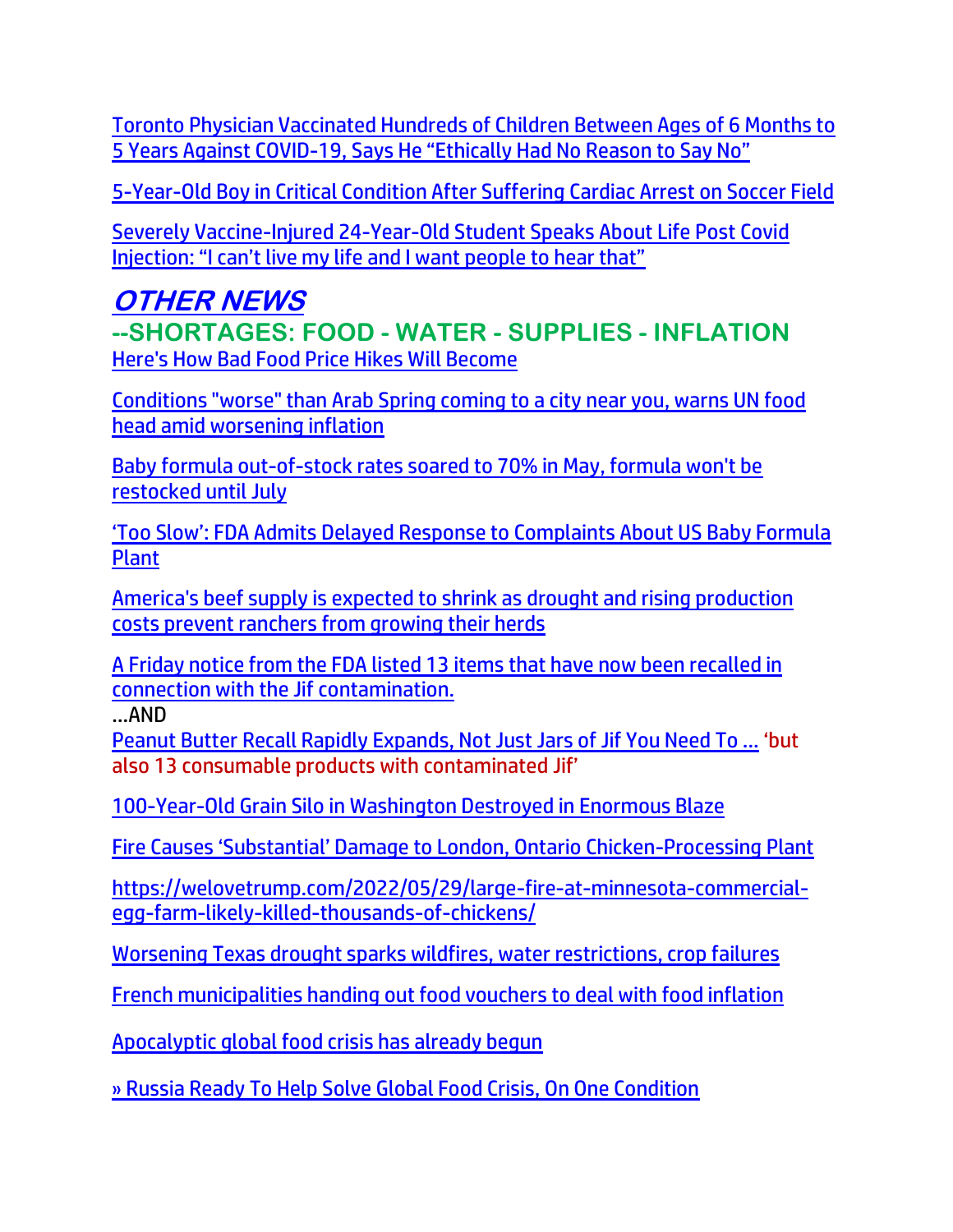#### **--ENERGY: FUEL– POWER OUTAGES -- PRICES**

GLOBAL WARMING? [https://www.wnd.com/2022/05/inconvenient-truth](https://www.wnd.com/2022/05/inconvenient-truth-globalists-arctic-ice-30-year-high/)[globalists-arctic-ice-30-year-high/](https://www.wnd.com/2022/05/inconvenient-truth-globalists-arctic-ice-30-year-high/)

[Biden energy secretary tells Americans to 'drive on sunshine' instead of buying](https://ratherexposethem.org/2022/05/29/biden-energy-secretary-tells-americans-to-drive-on-sunshine-instead-of-buying-gas/)  [gas](https://ratherexposethem.org/2022/05/29/biden-energy-secretary-tells-americans-to-drive-on-sunshine-instead-of-buying-gas/)

[Every time Biden drained strategic oil reserves, prices ended up higher. Here's](https://www.wnd.com/2022/05/every-time-biden-drained-strategic-oil-reserves-prices-ended-higher-proof/)  [proof](https://www.wnd.com/2022/05/every-time-biden-drained-strategic-oil-reserves-prices-ended-higher-proof/)

[Russia Sends Record Volumes Of Oil To India, China](https://www.zerohedge.com/economics/russia-sends-record-volumes-oil-india-china)

One Billion People At Risk Of Power Blackouts As Global Grids Stretched: [https://www.zerohedge.com/commodities/one-billion-people-risk-power](https://www.zerohedge.com/commodities/one-billion-people-risk-power-blackouts-global-grids-stretched)[blackouts-global-grids-stretched](https://www.zerohedge.com/commodities/one-billion-people-risk-power-blackouts-global-grids-stretched)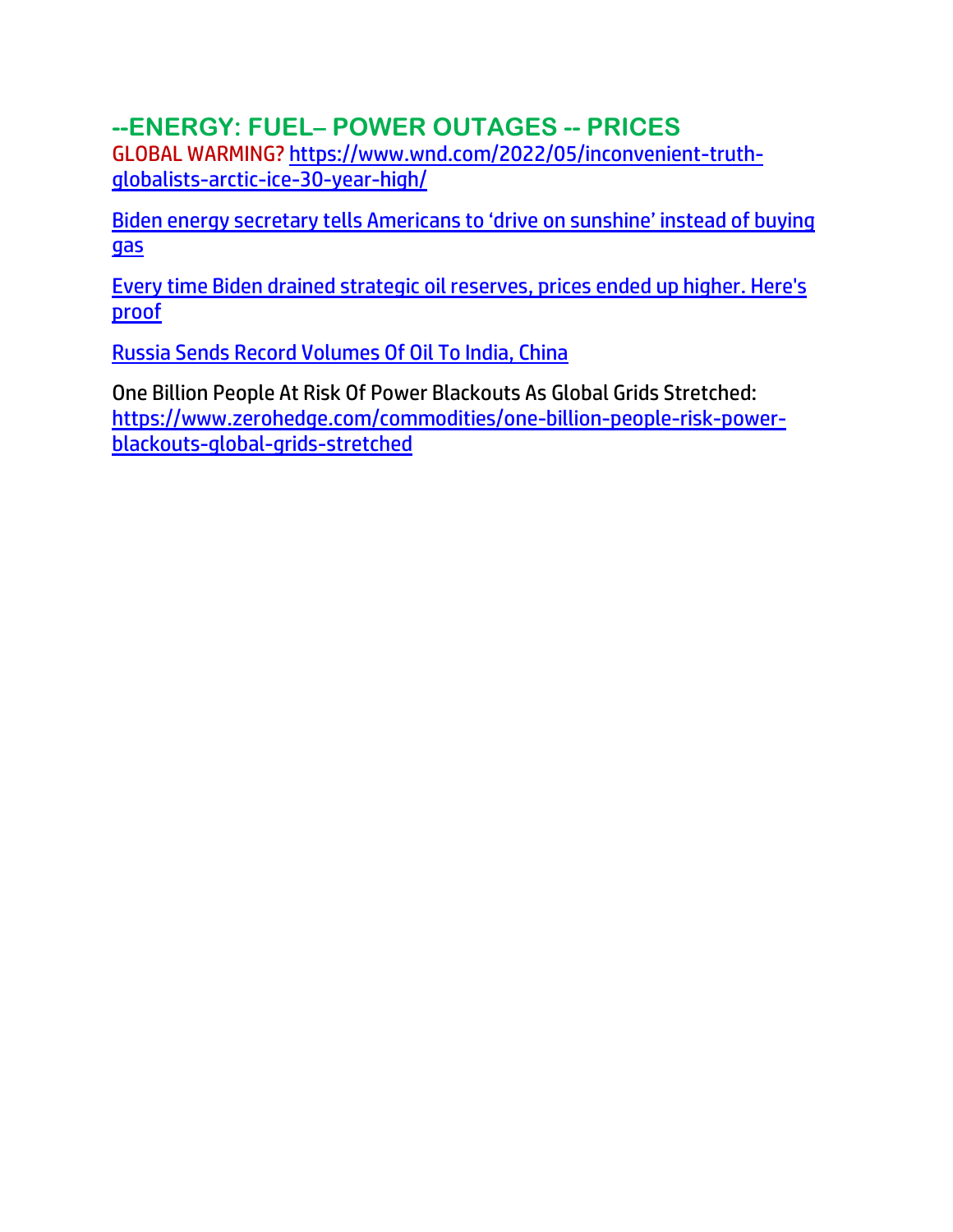[The EU Needs More Than \\$1 Trillion For Plan To Ditch Russian Oil And Gas](https://www.zerohedge.com/energy/eu-needs-more-1-trillion-plan-ditch-russian-oil-and-gas)

## **--CHINA - RUSSIA – KOREA – COMMUNISM**

ChiCom [Organ Harvesting & Genocide Exposed by Journalist on China Border](https://ratherexposethem.org/2022/05/27/chicom-organ-harvesting-genocide-exposed-by-journalist-on-china-border/)

[CCP Threatens Quad With Nukes](https://lists.youmaker.com/links/G7hyTCse5p/Jlid8tcrj/7xAbPNiP2/pZ7s3SHBfed) 

[Russia and China vetoed UN sanctions on North Korea](https://link.theblaze.com/click/27878511.931127/aHR0cHM6Ly93d3cudGhlYmxhemUuY29tL25ld3MvcnVzc2lhLWFuZC1jaGluYS12ZXRvZWQtdW4tc2FuY3Rpb25zLW9uLW5vcnRoLWtvcmVhP3V0bV9zb3VyY2U9dGhlYmxhemUtN0RheVRyZW5kaW5nVGVzdCZ1dG1fbWVkaXVtPWVtYWlsJnV0bV9jYW1wYWlnbj1UaGUgQmxhemUgUE0gVHJlbmRpbmcgMjAyMi0wNS0yOCZ1dG1fdGVybT1BQ1RJVkUgTElTVCAtIDcgRGF5IEVuZ2FnZW1lbnQ/61f82015384ca325d2cdab60C865aedff)

[Filmmaker Jason Loftus: Animated Documentary Recalls CCP Mass Arrests and](https://lists.youmaker.com/links/i2U8zo4Mcc/Jlid8tcrj/7xAbPNiP2/g7CVTunBWy2)  [Persecution After State TV Hijacking](https://lists.youmaker.com/links/i2U8zo4Mcc/Jlid8tcrj/7xAbPNiP2/g7CVTunBWy2)

## **POLITICAL & GOV'T NEWS**

**--ABORTION - RACISM - LGBTQ – TRAFFICKING - PEDOPHILIA**

[Gov. Newsom calls his \\$125 million expansion of abortion access a 'pro](https://www.lifesitenews.com/news/gov-newsom-calls-125-million-expansion-of-abortion-access-a-pro-life-agenda/?utm_source=featured&utm_campaign=usa)-life [agenda'](https://www.lifesitenews.com/news/gov-newsom-calls-125-million-expansion-of-abortion-access-a-pro-life-agenda/?utm_source=featured&utm_campaign=usa)

[Biden White House condemns Oklahoma pro-life law, calls abortion a](https://www.lifesitenews.com/news/biden-press-secretary-condemns-oklahoma-pro-life-law-calls-abortion-a-fundamental-right/?utm_source=top_news&utm_campaign=usa)  ['fundamental right'](https://www.lifesitenews.com/news/biden-press-secretary-condemns-oklahoma-pro-life-law-calls-abortion-a-fundamental-right/?utm_source=top_news&utm_campaign=usa)

## **--BIDEN – ADMINISTRATION**

[How Joe Biden and the I.R.S are Performing Criminal Acts](https://ratherexposethem.org/2022/05/27/how-joe-biden-and-the-i-r-s-are-performing-criminal-acts/)

https://welovetrump.com/2022/05/30/during-cringy-memorial-day-messagebiden-says-democracy-has-never-been-good/

[GOP voters tell pollster they want revenge ... with impeachment trial](https://inform.afa.net/optiext/optiextension.dll?ID=dHGdGksD4kmZvJPiZDnnAmGMnfamg93QUKm_N1lhygXQQSltQDQltEsKBiLRKey1yNs%2BjkSgIcXGX1dr6pt_zYbMR1T6KhIlMatXUcdM)

[Lawsuit: Biden is depriving women of required health insurance coverage](https://www.wnd.com/2022/05/lawsuit-charges-biden-depriving-women-required-health-insurance-coverage/)

[New DOJ official says best result in many cases is no 'case'](https://www.wnd.com/2022/05/new-doj-official-says-best-result-many-cases-no-case/)

[Forest Service says it started all of New Mexico's largest wildfire](https://www.reuters.com/business/environment/forest-service-says-it-started-all-new-mexicos-largest-wildfire-2022-05-27/)

[Biden's Iran deal hopes going up in smoke](https://www.wnd.com/2022/05/bidens-iran-deal-hopes-going-smoke/)

#### **--CONGRESS**

[Senate Republicans block Dem-backed domestic terror bill that seeks to create](https://www.naturalnews.com/2022-05-29-senate-republicans-block-dems-domestic-terror-bill.html)  ["Thought Police" for military and law enforcement personnel](https://www.naturalnews.com/2022-05-29-senate-republicans-block-dems-domestic-terror-bill.html)

I['m Convinced Democrats Want More School Shootings; Here's Why](https://ratherexposethem.org/2022/05/29/im-convinced-democrats-want-more-school-shootings-heres-why/)

[McConnell, Other Republicans Consider Concessions to Democrats on Gun](https://lists.youmaker.com/links/fcAESkGq0D/Jlid8tcrj/7xAbPNiP2/HObUVct8Wq)  **[Legislation](https://lists.youmaker.com/links/fcAESkGq0D/Jlid8tcrj/7xAbPNiP2/HObUVct8Wq)**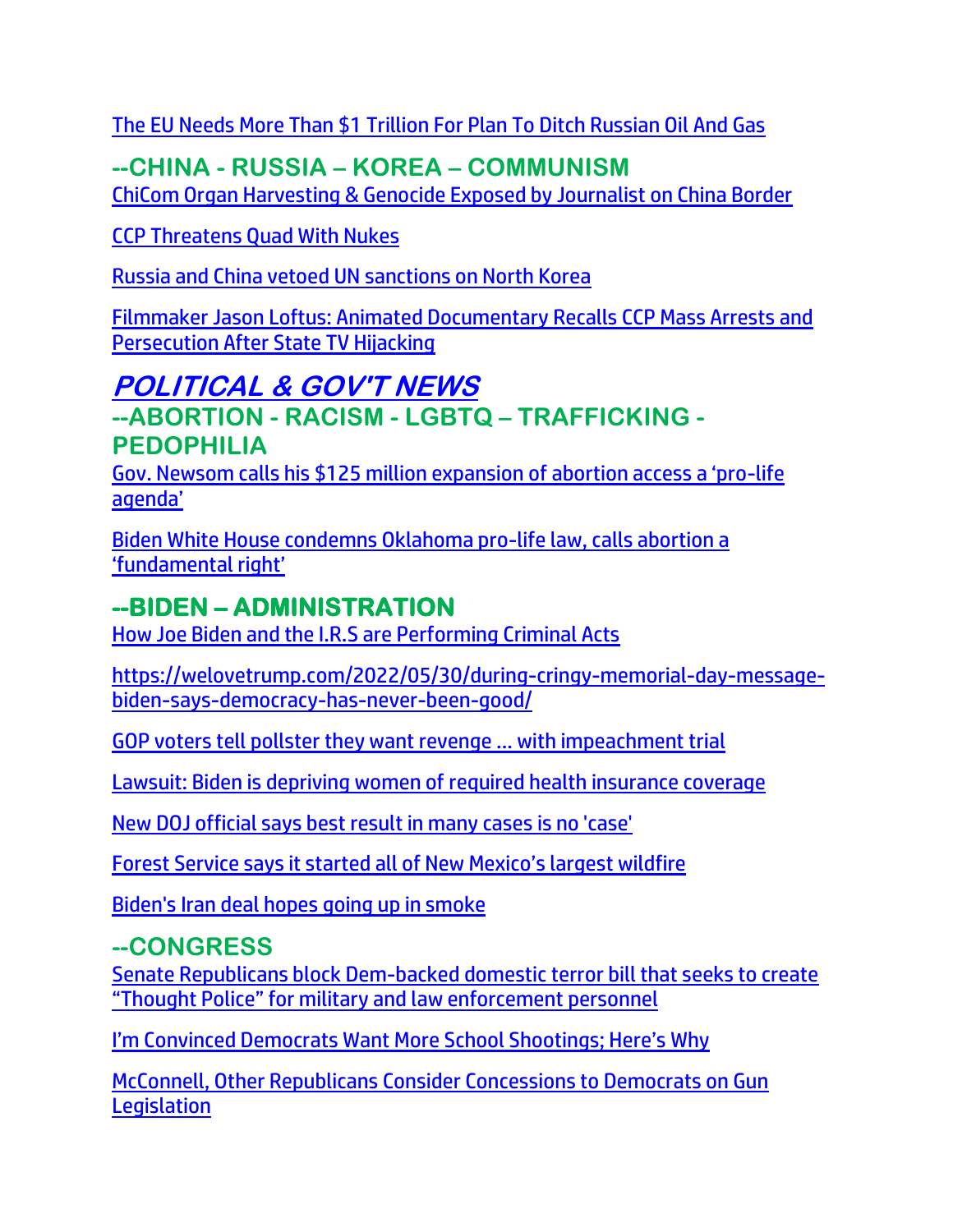[Could Israeli school security methods serve as model for U.S. schools?](https://www.wnd.com/2022/05/israeli-school-security-methods-serve-model-u-s-schools/)

[Two St. Louis Area School Districts Train and Arm Teachers to Prevent Mass](https://welovetrump.com/2022/05/27/two-st-louis-area-school-districts-train-and-arm-teachers-to-prevent-mass-shootings/)  **[Shootings](https://welovetrump.com/2022/05/27/two-st-louis-area-school-districts-train-and-arm-teachers-to-prevent-mass-shootings/)** 

[Pelosi On a WARPATH After She Was Banned From Holy Communion, Wants](https://ratherexposethem.org/2022/05/28/pelosi-on-a-warpath-after-she-was-banned-from-holy-communion-wants-republicans-banned-next/)  [Republicans Banned Next](https://ratherexposethem.org/2022/05/28/pelosi-on-a-warpath-after-she-was-banned-from-holy-communion-wants-republicans-banned-next/)

[Domestic Terrorism Prevention Bill would shield jihad terrorists from federal](https://ratherexposethem.org/2022/05/28/domestic-terrorism-prevention-bill-would-shield-jihad-terrorists-from-federal-scrutiny/)  **[scrutiny](https://ratherexposethem.org/2022/05/28/domestic-terrorism-prevention-bill-would-shield-jihad-terrorists-from-federal-scrutiny/)** 

[Congressional Republicans submit a bill to define what a woman is](https://link.theblaze.com/click/27886129.1043309/aHR0cHM6Ly93d3cudGhlYmxhemUuY29tL25ld3MvY29uZ3Jlc3Npb25hbC1yZXB1YmxpY2Fucy1zdWJtaXQtYS1iaWxsLXRvLWRlZmluZS13aGF0LWEtd29tYW4taXM_dXRtX3NvdXJjZT10aGVibGF6ZS1kYWlseUFNJnV0bV9tZWRpdW09ZW1haWwmdXRtX2NhbXBhaWduPURhaWx5LU5ld3NsZXR0ZXJfX0FNIDIwMjItMDUtMzAmdXRtX3Rlcm09QUNUSVZFIExJU1QgLSBUaGVCbGF6ZSBEYWlseSBBTQ/61f82015384ca325d2cdab60Cd52aa973)

[Elon Musk Responds After Overwhelmingly Winning Poll Against AOC](https://lists.youmaker.com/links/CJTutZMo1B/Jlid8tcrj/7xAbPNiP2/gNvQxHQ4XS)

**--CRIME – CORRUPTION – INVESTIGATIONS GEORGE BUSH ERA -** ['Kill Switch And Detentions': Bush-Era FOIA Docs Reveal](https://www.zerohedge.com/political/kill-switch-and-detentions-bush-era-foia-docs-reveal-government-plans-apocalyptic-events)  [Government Plans For Apocalyptic Events](https://www.zerohedge.com/political/kill-switch-and-detentions-bush-era-foia-docs-reveal-government-plans-apocalyptic-events)

[Police spokesman shocks with excuse for why police waited so long to engage](https://link.theblaze.com/click/27862226.1149632/aHR0cHM6Ly93d3cudGhlYmxhemUuY29tL25ld3MvdGV4YXMtZHBzLWNyaXRpY2lzbS1vZmZpY2Vycy1jb3VsZC1oYXZlLWJlZW4tc2hvdD91dG1fc291cmNlPXRoZWJsYXplLWJyZWFraW5nJnV0bV9tZWRpdW09ZW1haWwmdXRtX2NhbXBhaWduPTIwMjIwNTI3VHJlbmRpbmctT3JvdXJrZVdyaXRpbmdzJnV0bV90ZXJtPUFDVElWRSBMSVNUIC0gVGhlQmxhemUgQnJlYWtpbmcgTmV3cw/61f82015384ca325d2cdab60Cb7bcd1b8)  [Uvalde killer: 'They could have been shot'](https://link.theblaze.com/click/27862226.1149632/aHR0cHM6Ly93d3cudGhlYmxhemUuY29tL25ld3MvdGV4YXMtZHBzLWNyaXRpY2lzbS1vZmZpY2Vycy1jb3VsZC1oYXZlLWJlZW4tc2hvdD91dG1fc291cmNlPXRoZWJsYXplLWJyZWFraW5nJnV0bV9tZWRpdW09ZW1haWwmdXRtX2NhbXBhaWduPTIwMjIwNTI3VHJlbmRpbmctT3JvdXJrZVdyaXRpbmdzJnV0bV90ZXJtPUFDVElWRSBMSVNUIC0gVGhlQmxhemUgQnJlYWtpbmcgTmV3cw/61f82015384ca325d2cdab60Cb7bcd1b8)

[Uvalde mother says cop handcuffed her before she rushed into school to rescue](https://link.theblaze.com/click/27865464.937331/aHR0cHM6Ly93d3cudGhlYmxhemUuY29tL25ld3MvdXZhbGRlLW1vdGhlci1hbGxlZ2VkbHktZGV0YWluZWQtcnVzaGVkLWludG8tc2Nob29sP3V0bV9zb3VyY2U9dGhlYmxhemUtN0RheVRyZW5kaW5nVGVzdCZ1dG1fbWVkaXVtPWVtYWlsJnV0bV9jYW1wYWlnbj1BZnRlcm5vb24gQXV0byBUcmVuZGluZyA3IERheSBFbmdhZ2VkIDIwMjItMDUtMjcmdXRtX3Rlcm09QUNUSVZFIExJU1QgLSA3IERheSBFbmdhZ2VtZW50/61f82015384ca325d2cdab60Cdb3ccfa8)  [her children: 'Police were doing nothing'](https://link.theblaze.com/click/27865464.937331/aHR0cHM6Ly93d3cudGhlYmxhemUuY29tL25ld3MvdXZhbGRlLW1vdGhlci1hbGxlZ2VkbHktZGV0YWluZWQtcnVzaGVkLWludG8tc2Nob29sP3V0bV9zb3VyY2U9dGhlYmxhemUtN0RheVRyZW5kaW5nVGVzdCZ1dG1fbWVkaXVtPWVtYWlsJnV0bV9jYW1wYWlnbj1BZnRlcm5vb24gQXV0byBUcmVuZGluZyA3IERheSBFbmdhZ2VkIDIwMjItMDUtMjcmdXRtX3Rlcm09QUNUSVZFIExJU1QgLSA3IERheSBFbmdhZ2VtZW50/61f82015384ca325d2cdab60Cdb3ccfa8)

[Wendy's co-worker of Texas school shooter says he was open about plans to](https://link.theblaze.com/click/27862226.1149632/aHR0cHM6Ly93d3cudGhlYmxhemUuY29tL25ld3MvdXZhbGRlLXNob290ZXItd2VuZHlzLWNvd29ya2VyLW1vbmV5P3V0bV9zb3VyY2U9dGhlYmxhemUtYnJlYWtpbmcmdXRtX21lZGl1bT1lbWFpbCZ1dG1fY2FtcGFpZ249MjAyMjA1MjdUcmVuZGluZy1Pcm91cmtlV3JpdGluZ3MmdXRtX3Rlcm09QUNUSVZFIExJU1QgLSBUaGVCbGF6ZSBCcmVha2luZyBOZXdz/61f82015384ca325d2cdab60Cf3a3dee1)  [save up money for weapons](https://link.theblaze.com/click/27862226.1149632/aHR0cHM6Ly93d3cudGhlYmxhemUuY29tL25ld3MvdXZhbGRlLXNob290ZXItd2VuZHlzLWNvd29ya2VyLW1vbmV5P3V0bV9zb3VyY2U9dGhlYmxhemUtYnJlYWtpbmcmdXRtX21lZGl1bT1lbWFpbCZ1dG1fY2FtcGFpZ249MjAyMjA1MjdUcmVuZGluZy1Pcm91cmtlV3JpdGluZ3MmdXRtX3Rlcm09QUNUSVZFIExJU1QgLSBUaGVCbGF6ZSBCcmVha2luZyBOZXdz/61f82015384ca325d2cdab60Cf3a3dee1)

[12 Groups Behind Protest of Musk's Twitter Takeover Have Ties With Gates](https://lists.youmaker.com/links/fcAESkGq0D/Jlid8tcrj/7xAbPNiP2/HGtBb7qUb4)  [Foundation, Soros](https://lists.youmaker.com/links/fcAESkGq0D/Jlid8tcrj/7xAbPNiP2/HGtBb7qUb4)

[5th-grade boy arrested after allegedly threatening to carry out mass shooting:](https://link.theblaze.com/click/27889556.928997/aHR0cHM6Ly93d3cudGhlYmxhemUuY29tL25ld3MvNXRoLWdyYWRlci1hcnJlc3RlZC1zaG9vdGluZy10aHJlYXQ_dXRtX3NvdXJjZT10aGVibGF6ZS03RGF5VHJlbmRpbmdUZXN0JnV0bV9tZWRpdW09ZW1haWwmdXRtX2NhbXBhaWduPUFmdGVybm9vbiBBdXRvIFRyZW5kaW5nIDcgRGF5IEVuZ2FnZWQgMjAyMi0wNS0zMCZ1dG1fdGVybT1BQ1RJVkUgTElTVCAtIDcgRGF5IEVuZ2FnZW1lbnQ/61f82015384ca325d2cdab60C1f0efbc0)  ['Now is not the time to act like a little delinquent'](https://link.theblaze.com/click/27889556.928997/aHR0cHM6Ly93d3cudGhlYmxhemUuY29tL25ld3MvNXRoLWdyYWRlci1hcnJlc3RlZC1zaG9vdGluZy10aHJlYXQ_dXRtX3NvdXJjZT10aGVibGF6ZS03RGF5VHJlbmRpbmdUZXN0JnV0bV9tZWRpdW09ZW1haWwmdXRtX2NhbXBhaWduPUFmdGVybm9vbiBBdXRvIFRyZW5kaW5nIDcgRGF5IEVuZ2FnZWQgMjAyMi0wNS0zMCZ1dG1fdGVybT1BQ1RJVkUgTElTVCAtIDcgRGF5IEVuZ2FnZW1lbnQ/61f82015384ca325d2cdab60C1f0efbc0)

#### **--DURHAM PROBE**

[Exclusive: Bill Barr rips Russiagate as 'seditious', explains origins of Durham](https://link.theblaze.com/click/27834279.1147628/aHR0cHM6Ly93d3cudGhlYmxhemUuY29tL25ld3MvZXhjbHVzaXZlLWJpbGwtYmFyci1ydXNzaWFnYXRlLXNlZGl0aW91cz91dG1fc291cmNlPXRoZWJsYXplLWJyZWFraW5nJnV0bV9tZWRpdW09ZW1haWwmdXRtX2NhbXBhaWduPTIwMjIwNTI2U3BvbnNvcmVkVHJlbmRpbmctUmV2ZWxhdGlvbk1lZGlhJnV0bV90ZXJtPUFDVElWRSBMSVNUIC0gVGhlQmxhemUgQnJlYWtpbmcgTmV3cw/61f82015384ca325d2cdab60C2e421c5c)  [probe](https://link.theblaze.com/click/27834279.1147628/aHR0cHM6Ly93d3cudGhlYmxhemUuY29tL25ld3MvZXhjbHVzaXZlLWJpbGwtYmFyci1ydXNzaWFnYXRlLXNlZGl0aW91cz91dG1fc291cmNlPXRoZWJsYXplLWJyZWFraW5nJnV0bV9tZWRpdW09ZW1haWwmdXRtX2NhbXBhaWduPTIwMjIwNTI2U3BvbnNvcmVkVHJlbmRpbmctUmV2ZWxhdGlvbk1lZGlhJnV0bV90ZXJtPUFDVElWRSBMSVNUIC0gVGhlQmxhemUgQnJlYWtpbmcgTmV3cw/61f82015384ca325d2cdab60C2e421c5c)

[Bill Barr Says Hillary Clinton Must Be Charged With Sedition](https://welovetrump.com/2022/05/28/bill-barr-says-hillary-clinton-must-be-charged-with-sedition/)

[Judge Strikes Email, Testimony Suggesting Trump-Russia Claims May Have Been](https://lists.youmaker.com/links/fcAESkGq0D/Jlid8tcrj/7xAbPNiP2/qGbs0KYQz)  **Fabricated** 

[DURHAM UPDATE: Former FBI Agent Explains What's Unusual About How Agency](https://lists.youmaker.com/links/CJTutZMo1B/Jlid8tcrj/7xAbPNiP2/GVsm0D7S9UD)  [Handled Trump Allegations](https://lists.youmaker.com/links/CJTutZMo1B/Jlid8tcrj/7xAbPNiP2/GVsm0D7S9UD)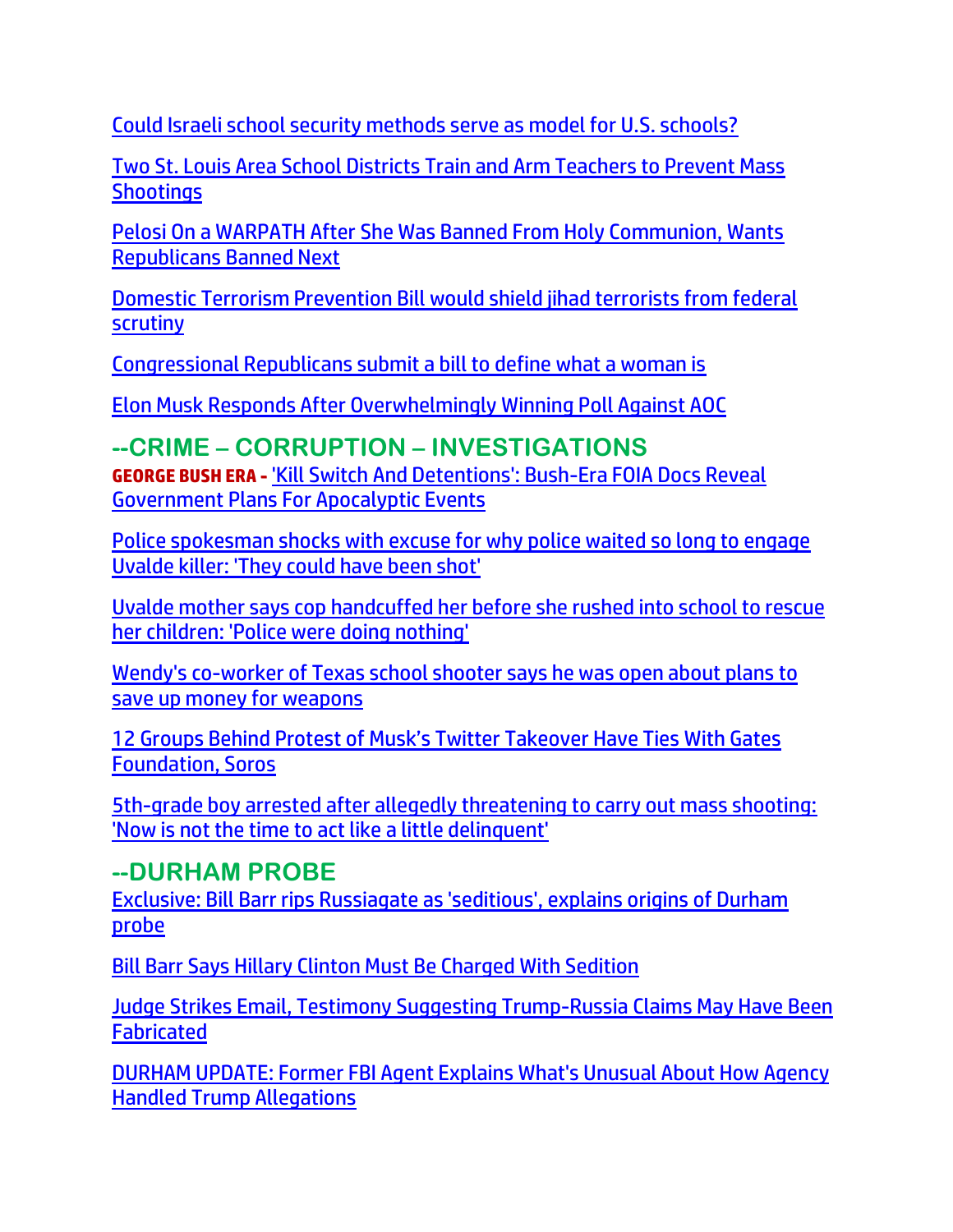### **--ECONOMY - FINANCIAL**

[Ed Dowd: The four converging forces that will destroy the economy](https://ce-publiclw.naturalnews.com/ct.asp?id=355B46EC5DE26B514F4553FA42FDEA41894055ECF00CD25274796DC3DFCBD84FD1D5AC815A7BC63330E070C94F2BA175&ct=4aeUsz4AAABCWmgzMUFZJlNZPZkk2AAAF5mAAAOvcD%2fj3IAgAEEU2mkemUMm1GhtCjQ0AAABnM3vvdG5UVEaBQaVC2Eqs0A7SJok7S41ht96T4Af0s7xhgGyLuSKcKEgezJJsA%3d%3d)

[Our Economic Misery Isn't an Accident, It's the Plan](https://ratherexposethem.org/2022/05/27/our-economic-misery-isnt-an-accident-its-the-plan/)

[Foreclosure wave sweeping U.S. crests in Chicago](https://www.wnd.com/2022/05/foreclosure-wave-sweeping-u-s-crests-chicago/)

["Bankruptcies Need To Happen": Elon Musk Says Economy Is In For A Necessary](https://www.zerohedge.com/markets/bankruptcies-need-happen-elon-musk-says-economy-necessary-rude-awakening)  ["Rude Awakening"](https://www.zerohedge.com/markets/bankruptcies-need-happen-elon-musk-says-economy-necessary-rude-awakening)

US savings rate hits lowest levels [since 2008, economists say Americans have](https://link.theblaze.com/click/27884350.1030238/aHR0cHM6Ly93d3cudGhlYmxhemUuY29tL25ld3MvdXMtc2F2aW5ncy1yYXRlLWhpdHMtbG93ZXN0LWxldmVscy1zaW5jZS0yMDA4LWVjb25vbWlzdHMtc2F5LWFtZXJpY2Fucy1oYXZlLWV4Y2Vzcy1zYXZpbmdzLXRoYXQtd2lsbC1wcm92aWRlLWJ1ZmZlcj91dG1fc291cmNlPXRoZWJsYXplLWRhaWx5UE0mdXRtX21lZGl1bT1lbWFpbCZ1dG1fY2FtcGFpZ249RGFpbHktTmV3c2xldHRlcl9fUE0gMjAyMi0wNS0yOSZ1dG1fdGVybT1BQ1RJVkUgTElTVCAtIFRoZUJsYXplIERhaWx5IFBN/61f82015384ca325d2cdab60C7c4da62e)  ['excess savings' that will provide a buffer](https://link.theblaze.com/click/27884350.1030238/aHR0cHM6Ly93d3cudGhlYmxhemUuY29tL25ld3MvdXMtc2F2aW5ncy1yYXRlLWhpdHMtbG93ZXN0LWxldmVscy1zaW5jZS0yMDA4LWVjb25vbWlzdHMtc2F5LWFtZXJpY2Fucy1oYXZlLWV4Y2Vzcy1zYXZpbmdzLXRoYXQtd2lsbC1wcm92aWRlLWJ1ZmZlcj91dG1fc291cmNlPXRoZWJsYXplLWRhaWx5UE0mdXRtX21lZGl1bT1lbWFpbCZ1dG1fY2FtcGFpZ249RGFpbHktTmV3c2xldHRlcl9fUE0gMjAyMi0wNS0yOSZ1dG1fdGVybT1BQ1RJVkUgTElTVCAtIFRoZUJsYXplIERhaWx5IFBN/61f82015384ca325d2cdab60C7c4da62e)

[Mortgage Payment Costs Rise 45 Percent This Year, Worsening Home](https://lists.youmaker.com/links/byTH4blJbD/Jlid8tcrj/7xAbPNiP2/qk0K70c7iAn)  **[Affordability](https://lists.youmaker.com/links/byTH4blJbD/Jlid8tcrj/7xAbPNiP2/qk0K70c7iAn)** 

[Mastercard CEO: SWIFT Payment System May Be Replaced By CBDCs In Five Years](https://www.zerohedge.com/geopolitical/mastercard-ceo-swift-payment-system-may-be-replaced-cbdcs-five-years)

### **--EDUCATION**

[Principal fired after images of her manhandling special-education student](https://www.wnd.com/2022/05/principal-fired-images-manhandling-special-education-student-surface/)  [surface](https://www.wnd.com/2022/05/principal-fired-images-manhandling-special-education-student-surface/)

[Principal walks into pre-school classroom, finds sick woke tool used to 'teach](https://www.wnd.com/2022/05/principal-walks-pre-school-classroom-finds-sick-woke-tool-used-teach-colors/)  [colors'](https://www.wnd.com/2022/05/principal-walks-pre-school-classroom-finds-sick-woke-tool-used-teach-colors/)

## **--ELECTION**

[Is "2000 Mules" Investigator Gregg Phillips about to Expose a "Multinational Deal](https://welovetrump.com/2022/05/28/is-2000-mules-investigator-gregg-phillips-about-to-expose-a-multinational-deal-involving-billions-of-dollars/)  [Involving Billions of Dollars"?](https://welovetrump.com/2022/05/28/is-2000-mules-investigator-gregg-phillips-about-to-expose-a-multinational-deal-involving-billions-of-dollars/)

[» BOMBSHELL: Whistleblower Reveals MI Petition Ringleader Worked For 2](https://trk.cp20.com/click/gak4-3na26o-8bnk40-f4obzxf9/)  [Current Dems](https://trk.cp20.com/click/gak4-3na26o-8bnk40-f4obzxf9/)

[DR. STEVE TURLEY: Are MAGA Patriots Becoming UNSTOPPABLE???](https://ratherexposethem.org/2022/05/28/dr-steve-turley-are-maga-patriots-becoming-unstoppable/)

[HUGE: 102 Counties in Georgia Can't Produce Drop Box Videos! NO SURVEILLANCE](https://100percentfedup.com/huge-102-counties-in-georgia-cant-produce-drop-box-videos-no-surveillance-for-over-181000-ballots/)  [FOR OVER 181,000 BALLOTS!](https://100percentfedup.com/huge-102-counties-in-georgia-cant-produce-drop-box-videos-no-surveillance-for-over-181000-ballots/)

## **--FOREIGN RELATIONS**

[World War III warning? Hungary declares a wartime state of emergency](https://ce-publiclw.naturalnews.com/ct.asp?id=D9906DA300D7276D542F9AF62871E635CFD4AD226422EE5C3D368E80EA4999284ED9C8EBD8CAB24106DF32FCD5AA2E72&ct=4aeUs2wAAABCWmgzMUFZJlNZaD%2f58wAAGxmAAAPTEC%2fn3qAgAGhU8U002kzTSaegg1T01M9U%2fSjQAGnL9zoyORcUzHasqVAbEBHBjF1RT3HRv8UuysMMgHCR4DRTwwjkWh7GFnh6E0NdK0y%2bwmrJgSAZdUx%2fF3JFOFCQaD%2f58w%3d%3d)

[Pakistan On The Verge Of Inflationary Collapse -](https://www.zerohedge.com/economics/pakistan-verge-inflationary-collapse-pleads-larger-imf-bailout) Pleads For Larger IMF Bailout

[German Inflation Hits 60-Year-High, 'Worse To Come', Says Allianz](https://www.zerohedge.com/markets/german-inflation-hits-60-year-high-worse-come-says-allianz)

**--GUNS**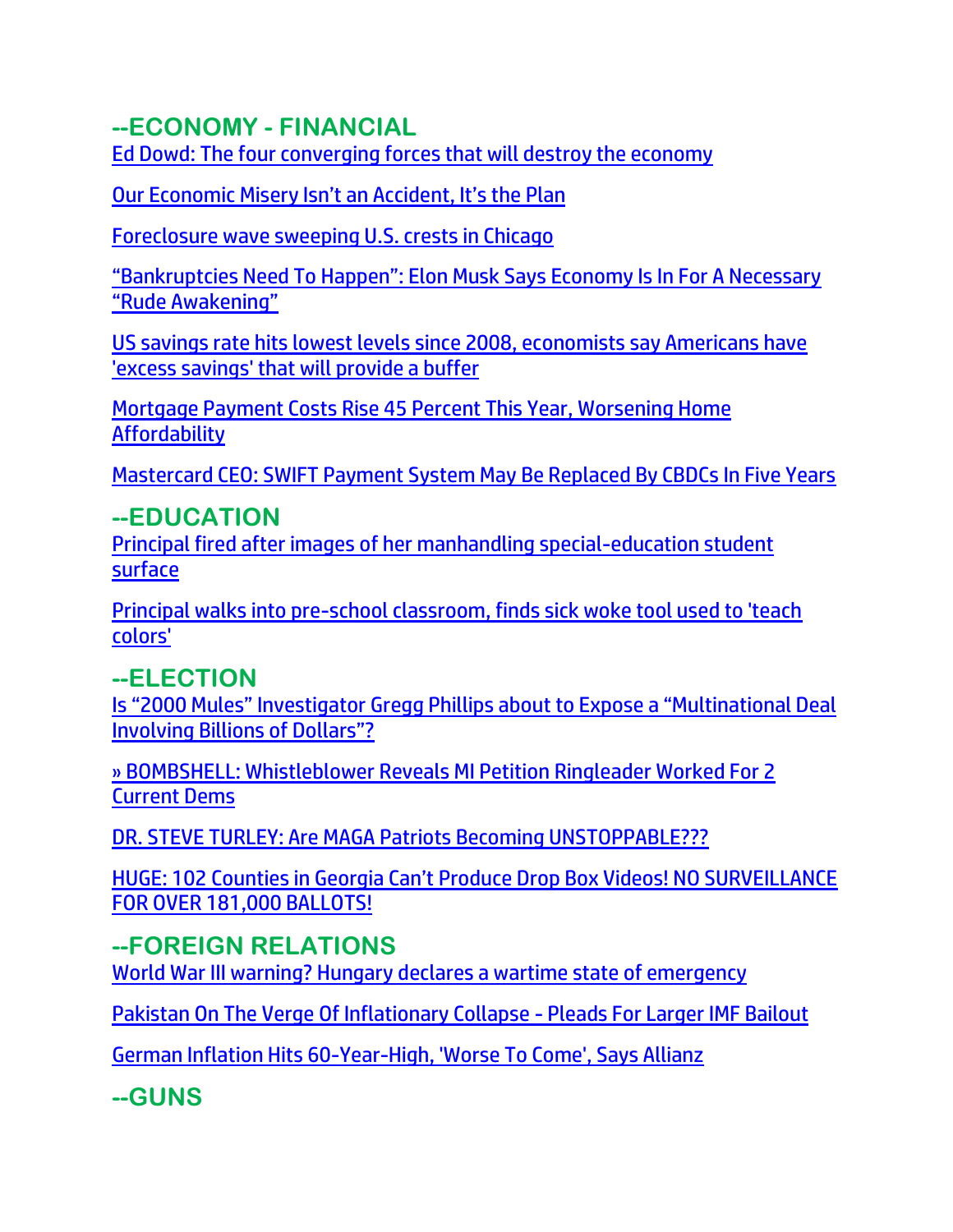[NRA Vows to Protect Second Amendment Rights, Decries 'Evil' Actions of](https://lists.youmaker.com/links/i2U8zo4Mcc/Jlid8tcrj/7xAbPNiP2/8dYKVrXhAC)  ['Criminal Monster' in Texas](https://lists.youmaker.com/links/i2U8zo4Mcc/Jlid8tcrj/7xAbPNiP2/8dYKVrXhAC)

[Schumer implies no gun control legislation will come to the floor until after](https://link.theblaze.com/click/27837021.923206/aHR0cHM6Ly93d3cudGhlYmxhemUuY29tL25ld3Mvc2NodW1lci1pbmRpY2F0ZXMtdGhlLWd1bi1jb250cm9sLXZvdGUtdGhhdC1tYXR0ZXJzLXdpbGwtY29tZS1pbi1ub3ZlbWJlcj91dG1fc291cmNlPXRoZWJsYXplLTdEYXlUcmVuZGluZ1Rlc3QmdXRtX21lZGl1bT1lbWFpbCZ1dG1fY2FtcGFpZ249QWZ0ZXJub29uIEF1dG8gVHJlbmRpbmcgNyBEYXkgRW5nYWdlZCAyMDIyLTA1LTI1JnV0bV90ZXJtPUFDVElWRSBMSVNUIC0gNyBEYXkgRW5nYWdlbWVudA/61f82015384ca325d2cdab60C2bf27ca3)  [November elections](https://link.theblaze.com/click/27837021.923206/aHR0cHM6Ly93d3cudGhlYmxhemUuY29tL25ld3Mvc2NodW1lci1pbmRpY2F0ZXMtdGhlLWd1bi1jb250cm9sLXZvdGUtdGhhdC1tYXR0ZXJzLXdpbGwtY29tZS1pbi1ub3ZlbWJlcj91dG1fc291cmNlPXRoZWJsYXplLTdEYXlUcmVuZGluZ1Rlc3QmdXRtX21lZGl1bT1lbWFpbCZ1dG1fY2FtcGFpZ249QWZ0ZXJub29uIEF1dG8gVHJlbmRpbmcgNyBEYXkgRW5nYWdlZCAyMDIyLTA1LTI1JnV0bV90ZXJtPUFDVElWRSBMSVNUIC0gNyBEYXkgRW5nYWdlbWVudA/61f82015384ca325d2cdab60C2bf27ca3)

[Elon Musk Says He 'Strongly' Believes in Second Amendment, Suggests 'Special](https://lists.youmaker.com/links/G7hyTCse5p/Jlid8tcrj/7xAbPNiP2/m9iwoQqvlO)  [Permit' Be Required for 'Assault Rifles'](https://lists.youmaker.com/links/G7hyTCse5p/Jlid8tcrj/7xAbPNiP2/m9iwoQqvlO)

[If It's Not 'Angry White Men,' Then It's the 'Easy Access of Guns' | Larry Elder](https://lists.youmaker.com/links/fcAESkGq0D/Jlid8tcrj/7xAbPNiP2/juTSHGsK730)

**--IMMIGRATION – DRUG** [DHS secretary warns illegal immigrants: 'US borders are not open'](https://link.theblaze.com/click/27838375.1151934/aHR0cHM6Ly93d3cudGhlYmxhemUuY29tL25ld3MvZGhzLXNlY3JldGFyeS13YXJucy1pbGxlZ2FsLWltbWlncmFudHMtdS1zLWJvcmRlcnMtYXJlLW5vdC1vcGVuP3V0bV9zb3VyY2U9dGhlYmxhemUtYnJlYWtpbmcmdXRtX21lZGl1bT1lbWFpbCZ1dG1fY2FtcGFpZ249MjAyMjA1MjVUcmVuZGluZy1TaG9vdGVyQmlvJnV0bV90ZXJtPUFDVElWRSBMSVNUIC0gVGhlQmxhemUgQnJlYWtpbmcgTmV3cw/61f82015384ca325d2cdab60C053a0958)

#### **--MEDIA – DISINFORMATION - BIG TECH**

[Fox News reporter calls out deceptive video edit of his report on Texas shooting:](https://link.theblaze.com/click/27844290.1051316/aHR0cHM6Ly93d3cudGhlYmxhemUuY29tL25ld3MvYmlsbC1tZWx1Z2luLXZpZGVvLXRleGFzLXNob290aW5nP3V0bV9zb3VyY2U9dGhlYmxhemUtZGFpbHlBTSZ1dG1fbWVkaXVtPWVtYWlsJnV0bV9jYW1wYWlnbj1EYWlseS1OZXdzbGV0dGVyX19BTSAyMDIyLTA1LTI2JnV0bV90ZXJtPUFDVElWRSBMSVNUIC0gVGhlQmxhemUgRGFpbHkgQU0/61f82015384ca325d2cdab60C46d9469b)  ['You absolute hack'](https://link.theblaze.com/click/27844290.1051316/aHR0cHM6Ly93d3cudGhlYmxhemUuY29tL25ld3MvYmlsbC1tZWx1Z2luLXZpZGVvLXRleGFzLXNob290aW5nP3V0bV9zb3VyY2U9dGhlYmxhemUtZGFpbHlBTSZ1dG1fbWVkaXVtPWVtYWlsJnV0bV9jYW1wYWlnbj1EYWlseS1OZXdzbGV0dGVyX19BTSAyMDIyLTA1LTI2JnV0bV90ZXJtPUFDVElWRSBMSVNUIC0gVGhlQmxhemUgRGFpbHkgQU0/61f82015384ca325d2cdab60C46d9469b)

[The lies continue on Fox News about '2000 Mules'](https://www.wnd.com/2022/05/lies-continue-fox-news-2000-mules/)

[Leftists Spin Disinformation, Gin Up Hate for Heroes Who Rescued Dozens From](https://ratherexposethem.org/2022/05/29/leftists-spin-disinformation-gin-up-hate-for-heroes-who-rescued-dozens-from-uvalde-school/)  [Uvalde School](https://ratherexposethem.org/2022/05/29/leftists-spin-disinformation-gin-up-hate-for-heroes-who-rescued-dozens-from-uvalde-school/)

[CNN's Alisyn Camerota wins leftist cheers for grilling GOP lawmaker on why](https://link.theblaze.com/click/27850666.930808/aHR0cHM6Ly93d3cudGhlYmxhemUuY29tL25ld3MvYWxpc3luLWNhbWVyb3RhLWFib3J0aW9uLWd1bi1jb250cm9sP3V0bV9zb3VyY2U9dGhlYmxhemUtN0RheVRyZW5kaW5nVGVzdCZ1dG1fbWVkaXVtPWVtYWlsJnV0bV9jYW1wYWlnbj1BZnRlcm5vb24gQXV0byBUcmVuZGluZyA3IERheSBFbmdhZ2VkIDIwMjItMDUtMjYmdXRtX3Rlcm09QUNUSVZFIExJU1QgLSA3IERheSBFbmdhZ2VtZW50/61f82015384ca325d2cdab60Cf382cd6b)  [Texas can 'protect the unborn embryo' but not 'living, breathing 10-year-olds'](https://link.theblaze.com/click/27850666.930808/aHR0cHM6Ly93d3cudGhlYmxhemUuY29tL25ld3MvYWxpc3luLWNhbWVyb3RhLWFib3J0aW9uLWd1bi1jb250cm9sP3V0bV9zb3VyY2U9dGhlYmxhemUtN0RheVRyZW5kaW5nVGVzdCZ1dG1fbWVkaXVtPWVtYWlsJnV0bV9jYW1wYWlnbj1BZnRlcm5vb24gQXV0byBUcmVuZGluZyA3IERheSBFbmdhZ2VkIDIwMjItMDUtMjYmdXRtX3Rlcm09QUNUSVZFIExJU1QgLSA3IERheSBFbmdhZ2VtZW50/61f82015384ca325d2cdab60Cf382cd6b)

[Anti-gun leftist Bette Midler ripped as 'massively irresponsible' for telling people](https://link.theblaze.com/click/27852187.1170034/aHR0cHM6Ly93d3cudGhlYmxhemUuY29tL25ld3MvYmV0dGUtbWlkbGVyLWNvbWUtYXJtZWQtbnJhP3V0bV9zb3VyY2U9dGhlYmxhemUtYnJlYWtpbmcmdXRtX21lZGl1bT1lbWFpbCZ1dG1fY2FtcGFpZ249MjAyMjA1MjZUcmVuZGluZy1PYmFtYSZ1dG1fdGVybT1BQ1RJVkUgTElTVCAtIFRoZUJsYXplIEJyZWFraW5nIE5ld3M/61f82015384ca325d2cdab60C9cbd09a8)  [to 'come armed' to possible NRA convention protest](https://link.theblaze.com/click/27852187.1170034/aHR0cHM6Ly93d3cudGhlYmxhemUuY29tL25ld3MvYmV0dGUtbWlkbGVyLWNvbWUtYXJtZWQtbnJhP3V0bV9zb3VyY2U9dGhlYmxhemUtYnJlYWtpbmcmdXRtX21lZGl1bT1lbWFpbCZ1dG1fY2FtcGFpZ249MjAyMjA1MjZUcmVuZGluZy1PYmFtYSZ1dG1fdGVybT1BQ1RJVkUgTElTVCAtIFRoZUJsYXplIEJyZWFraW5nIE5ld3M/61f82015384ca325d2cdab60C9cbd09a8)

[CBS' John Dickerson gives Gayle King a reality check on banning 'assault](https://link.theblaze.com/click/27868259.1154997/aHR0cHM6Ly93d3cudGhlYmxhemUuY29tL25ld3MvY2JzLWpvaG4tZGlja2Vyc29uLWdpdmVzLWdheWxlLWtpbmctYS1yZWFsaXR5LWNoZWNrLW9uLWJhbm5pbmctYXNzYXVsdC13ZWFwb25zP3V0bV9zb3VyY2U9dGhlYmxhemUtYnJlYWtpbmcmdXRtX21lZGl1bT1lbWFpbCZ1dG1fY2FtcGFpZ249MjAyMjA1MjdUcmVuZGluZy1Kb2huRGlja2Vyc29uJnV0bV90ZXJtPUFDVElWRSBMSVNUIC0gVGhlQmxhemUgQnJlYWtpbmcgTmV3cw/61f82015384ca325d2cdab60C906eb0a3)  [weapons'](https://link.theblaze.com/click/27868259.1154997/aHR0cHM6Ly93d3cudGhlYmxhemUuY29tL25ld3MvY2JzLWpvaG4tZGlja2Vyc29uLWdpdmVzLWdheWxlLWtpbmctYS1yZWFsaXR5LWNoZWNrLW9uLWJhbm5pbmctYXNzYXVsdC13ZWFwb25zP3V0bV9zb3VyY2U9dGhlYmxhemUtYnJlYWtpbmcmdXRtX21lZGl1bT1lbWFpbCZ1dG1fY2FtcGFpZ249MjAyMjA1MjdUcmVuZGluZy1Kb2huRGlja2Vyc29uJnV0bV90ZXJtPUFDVElWRSBMSVNUIC0gVGhlQmxhemUgQnJlYWtpbmcgTmV3cw/61f82015384ca325d2cdab60C906eb0a3)

[The dirty little secret about monkeypox and infectious disease: They're all rapidly](https://ce-publiclw.naturalnews.com/ct.asp?id=61AB1FFFB1AF2B89C5490D17EED8D33E2D7F77945D16A02B78840E4F7F224FA8EE32506EEB8F69E90B32F018A36C1F58&ct=4aeUs2gAAABCWmgzMUFZJlNZnkz%2b%2fwAAGBmAAAPTEC%2fv3uAgAGhm9TQhmmoDTTanqEU8UemJNAaD0RCMrn8ygVZLodQ%2fYgR2aicB2mUnd0bxY4fDPVcEZAaPW8pCS7Fa6hj9DI%2bVUM5vHQctSYrxZmYYM1AfxdyRThQkJ5M%2fv8A%3d)  [spread via gay acts, but the media won't touch the topic](https://ce-publiclw.naturalnews.com/ct.asp?id=61AB1FFFB1AF2B89C5490D17EED8D33E2D7F77945D16A02B78840E4F7F224FA8EE32506EEB8F69E90B32F018A36C1F58&ct=4aeUs2gAAABCWmgzMUFZJlNZnkz%2b%2fwAAGBmAAAPTEC%2fv3uAgAGhm9TQhmmoDTTanqEU8UemJNAaD0RCMrn8ygVZLodQ%2fYgR2aicB2mUnd0bxY4fDPVcEZAaPW8pCS7Fa6hj9DI%2bVUM5vHQctSYrxZmYYM1AfxdyRThQkJ5M%2fv8A%3d)

**--STATES** [Activist Democratic lawyers suffer another setback in Florida](https://link.theblaze.com/click/27877047.930949/aHR0cHM6Ly93d3cudGhlYmxhemUuY29tL25ld3MvYWN0aXZpc3QtZGVtb2NyYXRpYy1sYXd5ZXJzLXN1ZmZlci1hbm90aGVyLXNldGJhY2staW4tZmxvcmlkYT91dG1fc291cmNlPXRoZWJsYXplLTdEYXlUcmVuZGluZ1Rlc3QmdXRtX21lZGl1bT1lbWFpbCZ1dG1fY2FtcGFpZ249QWZ0ZXJub29uIEF1dG8gVHJlbmRpbmcgNyBEYXkgRW5nYWdlZCAyMDIyLTA1LTI4JnV0bV90ZXJtPUFDVElWRSBMSVNUIC0gNyBEYXkgRW5nYWdlbWVudA/61f82015384ca325d2cdab60C05644a93)

[Crime State: The Death of California? | Exclusive Documentary](https://lists.youmaker.com/links/fcAESkGq0D/Jlid8tcrj/7xAbPNiP2/2Lc9vv4VRd)

**--SUPREME COURT - TRIALS - OTHER LEGAL** [Supremes let Biden's carbon dollars fee move forward](https://www.wnd.com/2022/05/supremes-let-bidens-carbon-dollars-fee-move-forward/)

[What I saw at 4th protest outside Justice Amy Coney Barrett's home](https://www.wnd.com/2022/05/saw-4th-protest-outside-justice-amy-coney-barretts-home/)